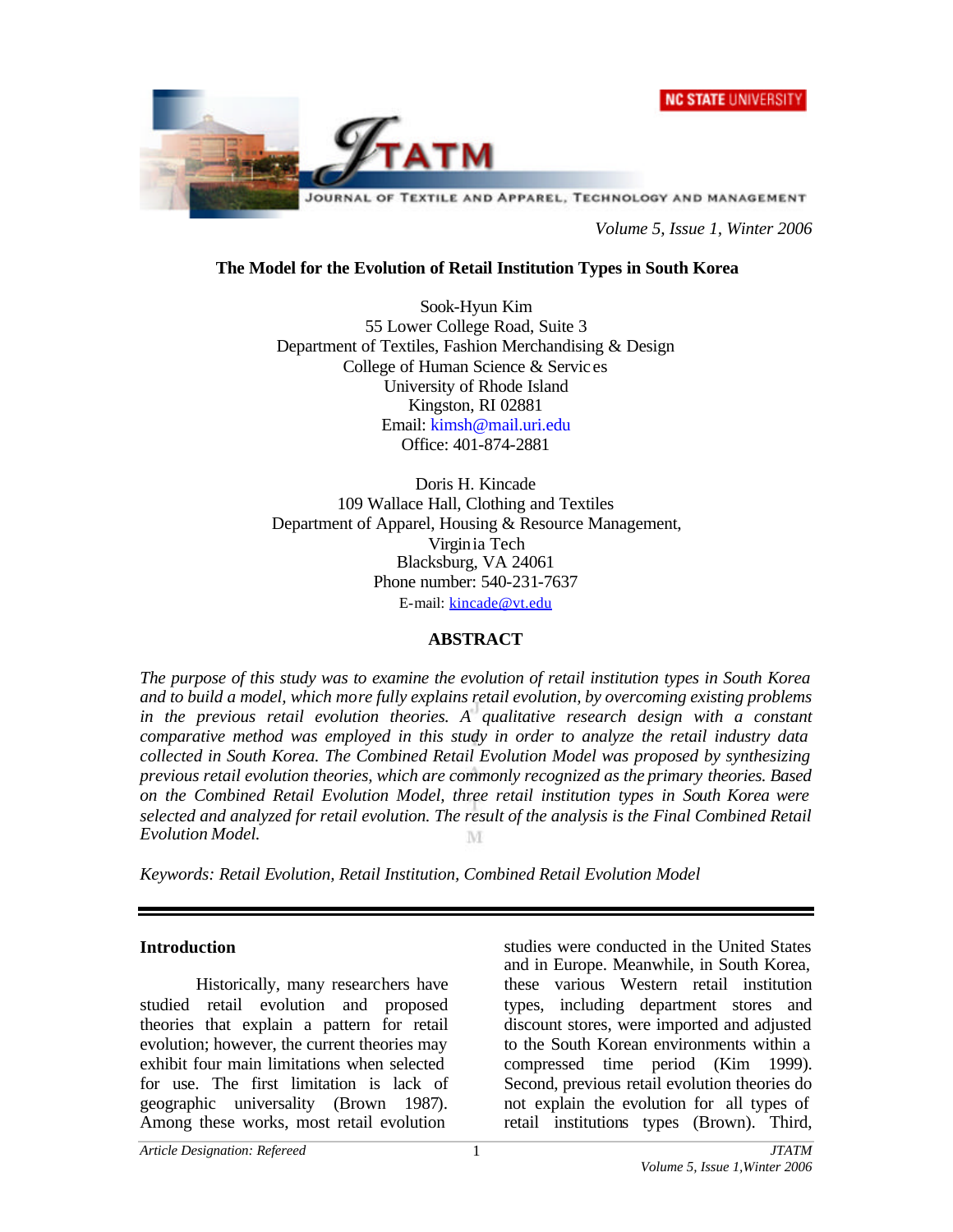many of the combined theories do not include graphical representation. Finally, most previous theories are conceptual without quantification. For these reasons, evolution of retail institution types in South Korea is difficult to explain using current retail evolution theories (Ok and Kim 1997). To study South Korean retail evolution, a synthesis of other research findings about past retailing in South Korea and an appropriate theory applicable to South Korea are needed.

The objectives of this study were to review existing retailing evolution theories to build a more comprehensive model, to examine the evolution of retail institution types in South Korea, and to build a model, which more fully explains retail evolution by overcoming existing problems in previous theories. A qualitative research design, specifically, a modified grounded theory type of design with a constant comparative method was employed in this study.

### **Conceptual model**

Although existing theories have been used in some form since the 1950s, they have never been used to explore the development of retailing in South Korea. To meet the first objective of this study, previous retail evolution theories were reviewed and synthesized. This literature provided detailed information about the retail change process and fragmented information about consumer change. The consumer aspect of the model was enhanced by including information from consumer patronage literature for more detailed information on consumers and their impact on retailing.

## *Retail Evolution and Consumer Patronage Theories*

Three well-known theories are recognized as the primary retail evolution theories: (a) Cyclical theory, (b) Conflict theory, and (c) Environmental theory. Based on these theories, additional retail evolution theories have been developed. The Cyclical

theory states that retail institutions evolve in a rhythmical pattern (e.g., low-high-low price cycle, general-specific -general assortment cycle) (e.g., Hollander 1966; McNair 1958). McNair proposed the Wheel of Retailing theory and described the cycles in his theory as containing the following three phases: entry (or introduction), tradeup (or mature) and vulnerable phases. The first or entry phase starts with the opening of innovative retail institutions. As time passes, the innovative retail institutions become traditional retail institutions that offer more services and better store characteristics at higher prices. These upgrading practices continue to be practiced into the trade-up or second phase. As time passes and the wheel turns, retail institution types mature and move into the third and final phase, the vulnerable phase. In the vulnerable phase, retail institutions lose market share and profitability, allowing for the emergence of a new innovative retailer in the next cycle.

While the Wheel of Retailing theory proposed that a retail institution evolves, circling and ending to its original position, Agergaard, Olsen, and Allpass (1970) proposed the Spiral Wheel theory, which suggests that a retail institution would return to a higher position relative to its original position. These researchers stated that because the retail environment evolved and developed as time passes, a retail institution simultaneously developed or improved its facilities and management, which led to an upgrade of its original position.

The Conflict theory states that an existing retail institution (i.e., the thesis) is challenged by its competitor (i.e., the antithesis). As time passes, the retail institution and the competitor blend together, upgrade their attributes, and finally create a new retail institution (i.e., the synthesis) (e.g., Gist 1968; Oren 1989). This new retail institution becomes a traditional retail institution in the next evolution. Researchers (e.g., Levy and Weitz, 2000; Oren) compared variables, such as price, trading area, product variety, inventory required, communication medium, services, product assortment, and location, to explain

 $\cdot$  J

T A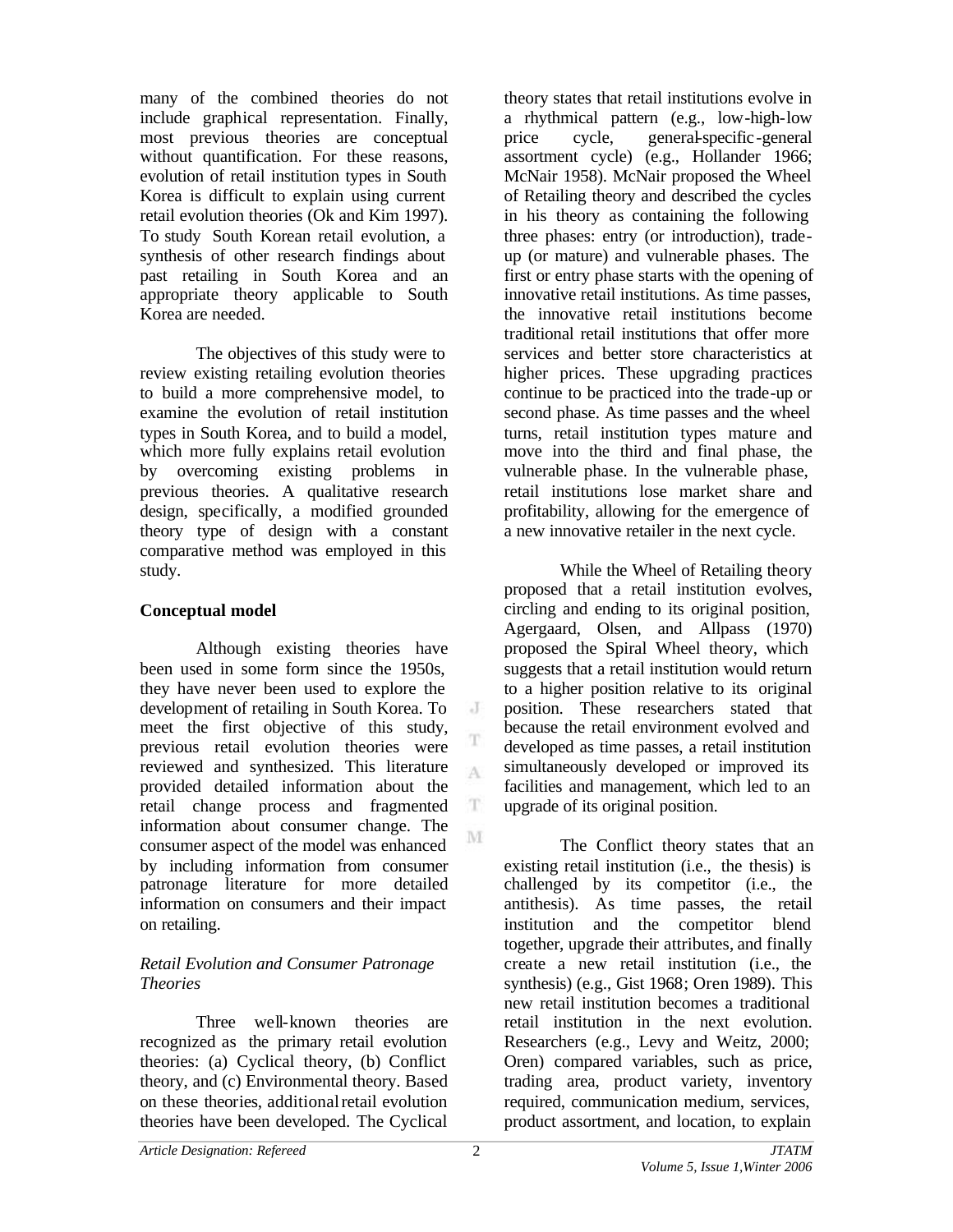conflict between retail institution types. The Environmental theory states that retail environment is a key influence to retail change. To survive or continue in operation, retail institutions need to evolve by adapting to changes in the retail environment (e.g., changes of consumers, economy, technology, geography, competitors) or be forced out of business (e.g., Blizzard 1976; Brown 1987).

To expand coverage of and remove limitations from previous theories, researchers have combined two or more evolution theories. Some researchers have tried to combine the Cyclical theory with either the Environmental or the Conflict theory (e.g., Cox 1958; Deiderick and Dodge 1983; Gist 1968; Izraeli 1973). Several researchers have combined Environmental and Conflict theories (e.g., Alderson 1957; Oren 1989). Other researchers have tried to combine all three theories - Environmental, Cyclical, and Conflict (Hunt 1976; Kaynak 1979; Shaw 1978). The four common limitations continued to be noted by other researchers (e.g., Brown 1988; Gist; Hirschman 1979; Kaynak; Oren).

## *Combined Retail Evolution Model*

Using grounded theory techniques of decontextualization and recontextualization, the researchers synthesized previous retail evolution theories and consumer patronage theories into a model for a better fit to all types of retail evolutions. The outcome of this synthesis was the initial Combined Retail Evolution model (CREM) (see Figure 1). The initial CREM combines aspects of previous theories, introduces new concepts from the recontextualization, and shows

retail institution types in a change process. The model is a representation of three principles: (a) rhythmical patterns of spiral change, (b) the effects of conflict or challenge from competition, and (c) the influence of retail environments. The first two principles are shown in the Retail Evolution part in Figure 1. The last principle is shown in the Influences part.

In the Retail Evolution part, multiple retail institution types (e.g., " $R_1$ " to  $(R_6")$  are evolving in a spiral pattern within an institution type. Retail institutions evolve from the entry phase, through the mature phase, to the vulnerable phase, and return to a higher level than the position before the wheel started. In the initial CREM, aspects of the Cyclical theory and the spiral wheel theory are combined, which is a new concept not covered by existing theories. With this spiral movement (i.e., the rhythmical patterns of spiral change principle), the " $R_1$ " type of retail institution type conflicts with  $R_2$ " type of retail institution type, and a new modified retail institution type is created (e.g.,  $R_4$ " type of retail institution; the effects of conflict or challenge from competition principle). Another new concept in the initial CREM is the possibility of conflict not only between two existing retail institution types but also among three or more types (i.e., a third or  $R_3$ " type of retail institution). As time passes, a new " $R_4$ " institution starts its spiral evolution within its institution type and returns to a higher level than before the wheel began to move. This evolutionary procedure is repetitive as conflict among existing types and new types (e.g.,  $R_4$ " type institution,  $R_5$ " type institution and additional types) creates a new " $R_6$ " type institution.

J

T A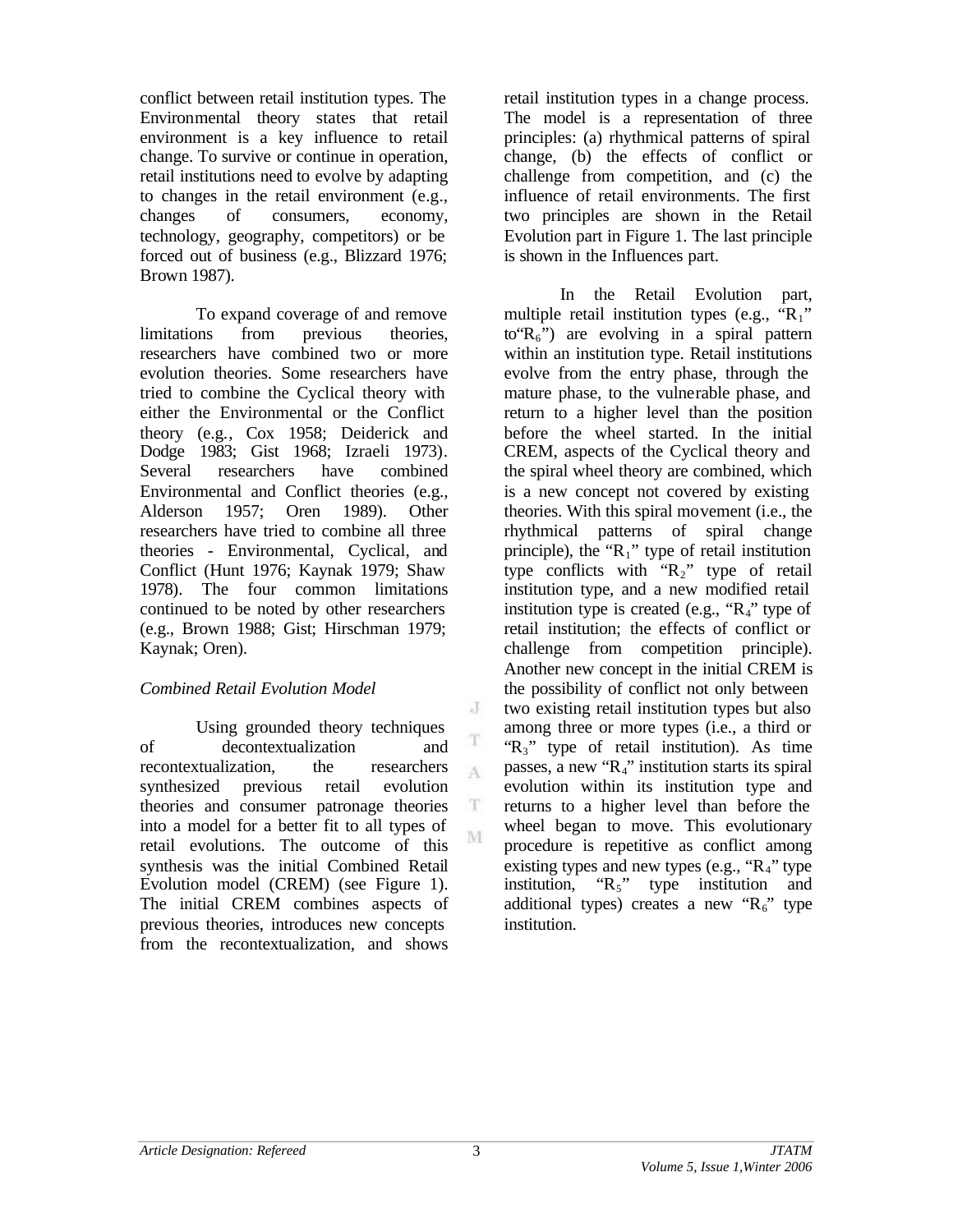

Figure 1. Initial Combined Retail Evolution Model

T

M

During the transition to the creation of a new retail institution type, environmental influences (e.g., social, cultural, economical conditions) and changing consumers' preferences toward store/product attributes are influencing retail evolution (i.e,. the Influence part in Figure 1). In the initial CREM, the consumer variable, which has been included within environmental influences in previous research, is separated from environmental influences because consumers are a major interactive influence for retail evolution, and their importance for retail institutions is increasing. Also, some researchers (McNair and May 1978; Sheth 1983) found that consumers' needs (i.e., consumers' preference of store/product

attributes) in a certain retail institution type are affected by environmental influences. Further support for this relationship is found in retail patronage research. A consumer's preference of store/product attributes is influenced by his/her shopping orientations, and, in turn, a consumer's shopping orientations is affected by his/her demographics (e.g., Monroe and Giltinan 1975; Sheth 1983; Shim and Kotsiopulos 1992).

A second new concept related to consumers in the CREM is the directional relationship between a new retail institution type (e.g.,  $R_4$ ") and consumers' preference of store/product attributes. A basis for this relationship is the finding from Carpenter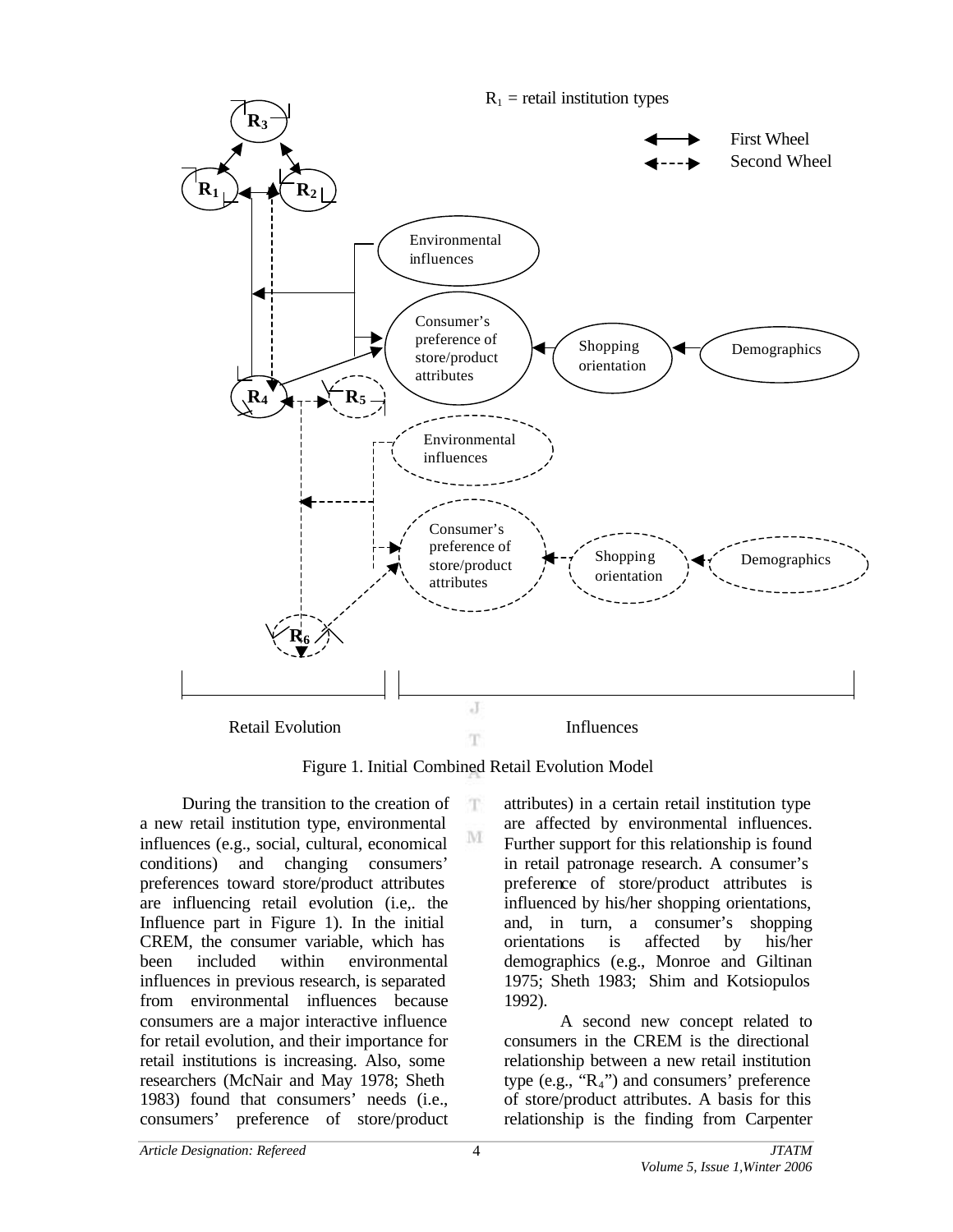and Nakamoto (1989) that consumers' preference for attributes of a pioneer product changed their preference for other products. These relationships between consumers, environmental influences and retailing types have not been discussed in any previous retail evolution theory but have been highlighted in some literature on consumers' shopping behavior. The initial CREM proposes that a new retail institution type and its attributes affect consumers' preference of store/product attributes in not only new but also existing retail institution types.

#### **Review of literature on South Korean retailing**

## *Department Stores in South Korea*

During Japan's colonial period (1910-1945), a Japanese-style department store was imported to South Korea (Lee 1996). By the 1930s, the first department store opened in Seoul, South Korea. In the 1970s, conglomerchants opened Westernstyle department stores (Lee; Ok and Kim 1997). Since that time, department stores have been a major retail institution type in South Korea. To serve South Korean consumers, these department stores evolved and formed unique characteristics, which differ from those in Western countries. One difference is that most South Korean department stores do not purchase products from manufacturers but instead lease spaces to manufacturers (Lee 2000); therefore, inventories within a store are owned by manufacturers (Cha 1998). Another difference is that these stores carry a food category, both high quality domestic and imported food products, which accounts for 17.0 percent of total sales (Kim 1999). Lastly, most retail institution types in South Korea, including department stores, are located in central business districts (Cha). Major, fashion-oriented shopping malls, the U.S. location for most U.S. department stores, have not yet been introduced into South Korea.

#### *Discount Stores in South Korea*

Discount stores have been a major retail institution type in the United Sates since the 1960s; however, in South Korea, discount stores were not imported until the 1990s (Kim and Chen-Yu 2005). These first discount stores quickly achieved financial success (Lee 2000). With the economic crisis in 1997, discount stores diffused throughout the South Korean retail market (Kim 1999), and quickly became the major retail institution type, rising in sales and popularity over the department store. In South Korea, as in the United States, the discount store continually sells products at prices lower than other retail institution types (Lee 1997). The South Korean discount store is similar to discount hypermarkets in the United States (Kim 2000). These stores mainly carry food, convenience products for daily life, apparel, and electronics. Most products are national brand-name products (Lee 1997; Lee 2000); however, recently, South Korean discount stores have begun producing and carrying their own private-brand products.

#### *Private -Branded Hive Type Stores (PBH) in South Korea*

The Private-Branded Hive Type Store (PBH) in South Korea typically contains more than 2,000 booth-style stores that sell their own private-branded apparel items. The stores are usually named after their individual store name or after manufacturers. A PBH normally occupies a five-to-ten-story building, and each floor has a category theme, in other words, stores on one floor carry the same merchandise category (e.g.,  $\hat{I}^t$  floor carries accessories; 2<sup>nd</sup> floor carries men's clothing). The first PBH, named Miliore, opened in 1998 in the Dong Dae Moon district (DDM), which has historically been the center of the apparel wholesale market in South Korea (Kim, Choi, Song, and Jeon 2000; Kim and Shin 2000). DDM consists of thousands of small traditional street stores and large buildings for wholesaling and retailing.

 $\cdot$  J

T A

T

M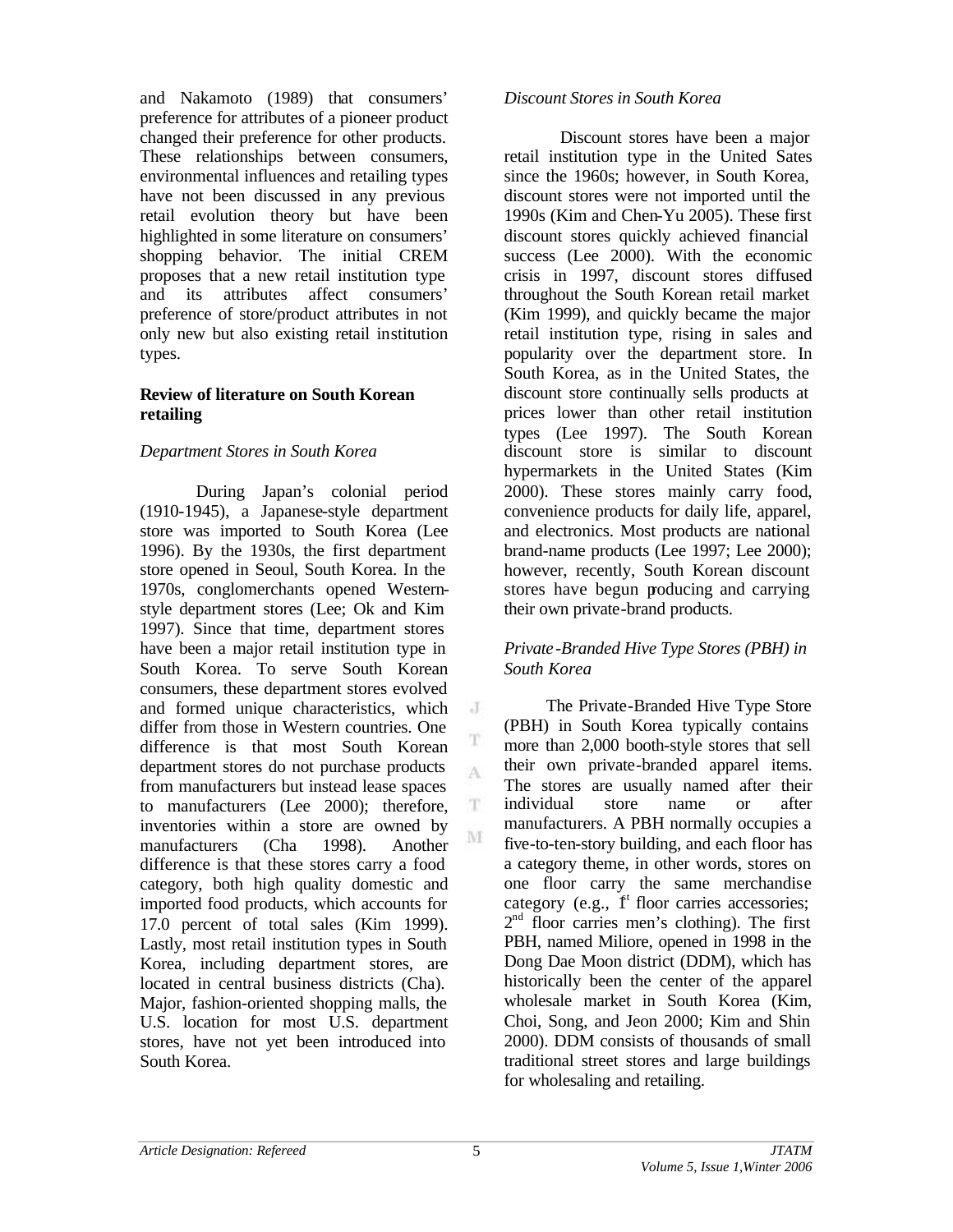Since Miliore was constructed, many PBH buildings have appeared (e.g., Doo-San Tower, Preya Town), especially within DDM, imitating the operation system and characteristics of Miliore (Kim, Choi, Song, and Jeon). As the number of PBHs increased and the PBH was quickly accepted by consumers, this type of retail institution became a leader of South Korean apparel retail institutions and of fashion in South Korea. A PBH provides all apparel merchandise categories, so that consumers can enjoy one-stop shopping (Kim, Choi, Song, and Jeon 2000). In addition, a PBH provides quality services (i.e., return/refund, a customer service center, sales personnel, credit) to customers who are accustomed to the service level of department stores ("Doo-San Tower" 2001; Kim, Choi, Song, and Jeon; "Shopping mall" 2001). Although most retail stores close by 9pm, a PBH is open from 9am to 6am the next day, providing a shopping place for consumers who want to shop late (Kim, Choi, Song, and Jeon; Kim and Shin 2000). This service is highly successful and provided only by the PBH. PBHs also provide services to store/booth owners. For example, a PBH operates an office for export business to assist store/booth owners, who want international trade. Foreign buyers can contract directly with the PBH store/booth owners without involving a separate buying office or wholesaler (Kim, Choi, Song, and Jeon).

PBHs provide desired quality level and fast new fashion with low prices, a combination of characteristics previously missing in either department stores or discount stores (Kim, Choi, Song, and Jeon 2000). This combination can be achieved through unique production processes and Quick Response (QR) between a PBH and businesses in its surrounding locale. Realestate costs can be reduced because each store in the PBH serves multiple functions. For example, a store is used for an office, a distribution center, and a retail center. All activities are possible in one small boothtype store because stores in a PBH carry a small amount of inventory. Stores in a PBH are able to reduce cost by 80.0 percent compared to department stores.

#### **Data collection**

Data for this study to test the initial CREM were collected from a variety of sources. As with many qualitative research projects, the collection of data was a "snowball" process, and additional sources were investigated when noted while searching known sources. The most commonly occurring data types in the literature and those known to be available in the data sets were as follows: consumer demographics (Gist 1968; Ingene 1983; Sheth 1983), indicators of technology (Ingene and Lush 1981; Kaynak 1979; Takeuchi and Buklin 1977), retail establishments in retail institution type (Gist; Oren 1989), store operation (Gist; Hollander 1960; Ingene), and store attributes (Hollander; McNair and May 1978).

Known sources of data in South Korea include government offices, trade and industry associations, public libraries, and websites on the Internet. Government offices in South Korea that collect retail and consumer data are the Korea National Statistical Office, The Administration, and The Korea Chamber of Commerce and Industry. Data from these sources are reported from industry associations, trade research institutes, and government surveys. Data were also collected from statistical publications published by trade and industry associations, which are The Korea International Trade Association, Korea Chain Store Association, and Korea Department Store Association. Data available in public libraries in South Korea were from textbooks on marketing, retailing, and consumer behavior, and theses and dissertations, which showed statistics of South Korean retail and consumers and discussed their changes. Data available on the Internet were from government websites (e.g., Korea National Statistical Office) and retail magazines (e.g., *Discount Merchandiser*).

## **Data analysis**

Information about retail institution types in South Korea was reviewed to reveal the

J

T

A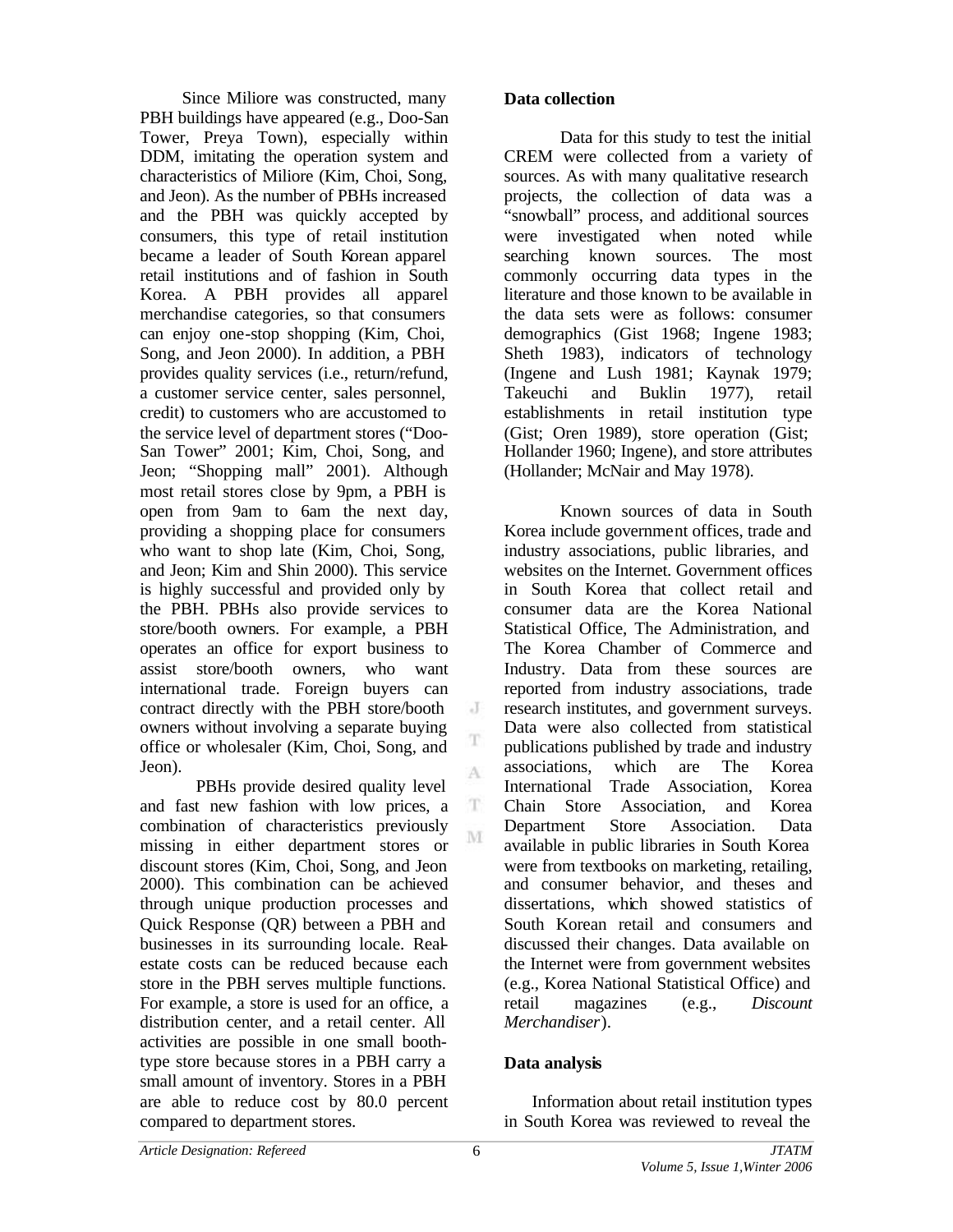patterns of retail evolution, and the historical/comparative analysis method was used to analyze this data. In the analysis of historical data, no systematic analytical technique is generally accepted as the primary form of analysis rather it is a general understanding of the data by the researcher. As a technique often used by analysts, conceptual models, which Weber (as cited in Babbie 1999) called ideal types, are proposed to find patterns from data. This ideal conceptual model must portray, with the researcher's interpretation, the essential characteristics of the subject matter of the study. Using the initial CREM (i.e., the ideal model) and data collected about South Korean retail and consumer environments, patterns of data changes were traced.

Next, data were presented with graphics to show change trends. From the data analysis, findings of this study were then compared to those of previous research to determine whether retail evolution patterns in South Korea were similar to or uniquely different from those in Western countries. The graphical model (e.g., the initial CREM), built from previous research, was evaluated to determine whether the model accurately explained evolution of retail institution types in South Korea. Finally, through the constant comparative analysis, the model was refined with changes such as adding variables, which were absent in the model, or deemphasizing or eliminating relationships, which did not exist when compared to historical data.

## **Limitation**

Several limitations exist, which are unique to the specific study and data type. By using historical data from a variety of sources, the trustworthiness and reliability of data depended on the collection methods of other researchers and on these researchers' judgment of whether or not the data were reliable and usable. In addition, limitations of data included the following: government restrictions on availability of data, lack of data prior to 1980, and lack of multiple sources for triangulation for some variables and years.

#### **Results and discussion**

*Evolution of Department Stores in South Korea*

## Spiral Evolution of Department Stores

According to the spiral process of retail evolution noted in the initial CREM, an innovative retail institution starts in its growth phase with limited product lines, low prices, and minimum services; however, department stores in South Korea were imported and positioned initially (i.e., their entry phase) as a high-end retailer, providing high price and high margin products. A number of factors (e.g., growth of sales, market share, profit, increase in number of individual units, and expansion in size of square footage) can be examined to track retail evolution (Gist 1968; McNair 1958). With these variables, comparisons can be made between changes that actually occurred to what was predicted by the initial CREM.

From the 1980s to mid 1990s, department stores were the major retail institution in South Korea, as indicated by significant sales increases, with total sales increasing by 246.0 percent between 1987 and 1991 ("South Korea" 1995). Until the mid 1990s, growth rate of sales was an average of 20.0 percent every year (Lee 1997). In the late 1980s and early 1990s, department store sales volume was 14.2 percent of total retail sales, while that of supermarkets remained at 3.8 percent and discount stores remained at 1.3 percent. This change is an indication of growth because retail businesses expand the number of doors or outlets when a business is profitable and sales are increasing (Kincade, Gibson, and Woodard 2004; Levy and Weitz 2001). At the beginning of the 1980s, the number of department stores had grown by 140.0 percent from their introduction in the 1970s ("South Korea"), and the number continuously increased except in 1988 (*The report for retail operation and trend* 1970~2001). These large sales growths and increasing numbers of stores were expected in the cyclic process of the initial CREM.

 $\cdot$ T

T.

A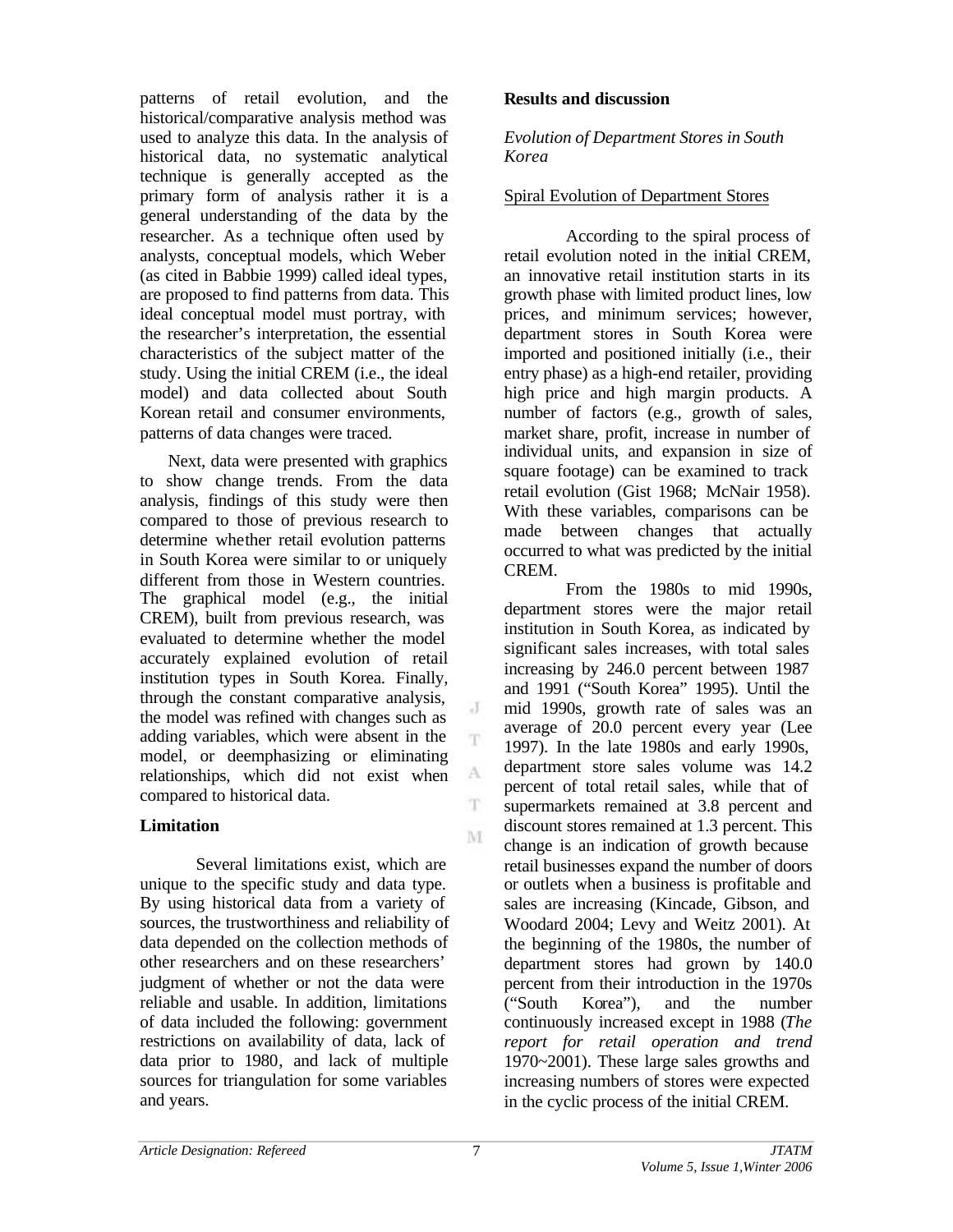Global sales measures for the institution type showed rapid, successful growth of the retail institution type of the department store; however, sales per store showed a different trend. The increase in sales per store did not coincide with continued maturation of a retailer as the CREM proposed. The sales volume per store increased until 1987 (see Figure 2). The average sales per store actually dropped from 1987 to 1989, even after the number of department stores decreased (1987-45 stores, 1988-22 stores) (i.e., decrease in competition), and then rapidly increase in the following period, with additional peaks and valleys. To adjust for inflation, sales per store were recalculated with Consumer Price Index (CPI),

Sales per store based on CPI = Sales per store  $\div$  CPI





Figure 2. Sales per Store without and with the Consumer Price Index Adjustment

J

T

A

T M

Sales per store based on CPI showed the same trend as sales per store without CPI. Such a drop in per store sales can be hidden in total sales in a retail institution type that has growth in stores as well as growth in total sales. Multiple environmental factors could be the reasons for the drop in sales. For example, a nationwide cultural event in 1988 (i.e., 88 Olympics in South Korea) could have negatively affected retail activities due to the national focus of financial support for the Olympics and the financial downturn effects of post-Olympics.

In 1993, another fluctuation is observed in the data (i.e., 1992-W90, 292 million vs. 1993-W86, 93million). This change also indicates some environmental (e.g., social/political) event/s happened and affected sales in department stores. After 1993, even though the number of department stores kept increasing (1993-92 stores; 1994-95 stores; 1995-98 stores), sales

per store were also increasing, which means that generally all department stores had a significant sales success regardless of increasing competition. However, during 1997 and 1998, the sales per store decreased due to an economic crisis (i.e., 1997-W122, 100 million vs. 1998-W112, 600 million). In addition, the increasing number of department stores, regardless of the economic crisis (i.e., 1997-99 stores; 1999- 109 stores), and the increasing number of competitors (i.e., discount stores) are assumed to affect the decreasing sales volume per store. With the same reasons, department stores suffered a dramatic decline in growth rate of sales in 1997 and 1998 (1997: - 4.0 percent, 1998: -7.8 percent) *(The report for retail operation and trend* 1998, 1999). In addition, the market share of department stores in South Korea decreased from 14.2 percent in 1996 to 11.5 percent in 1998 (Lee 1996; Pak 1998). This change, according to the CREM, should indicate the beginning of the vulnerable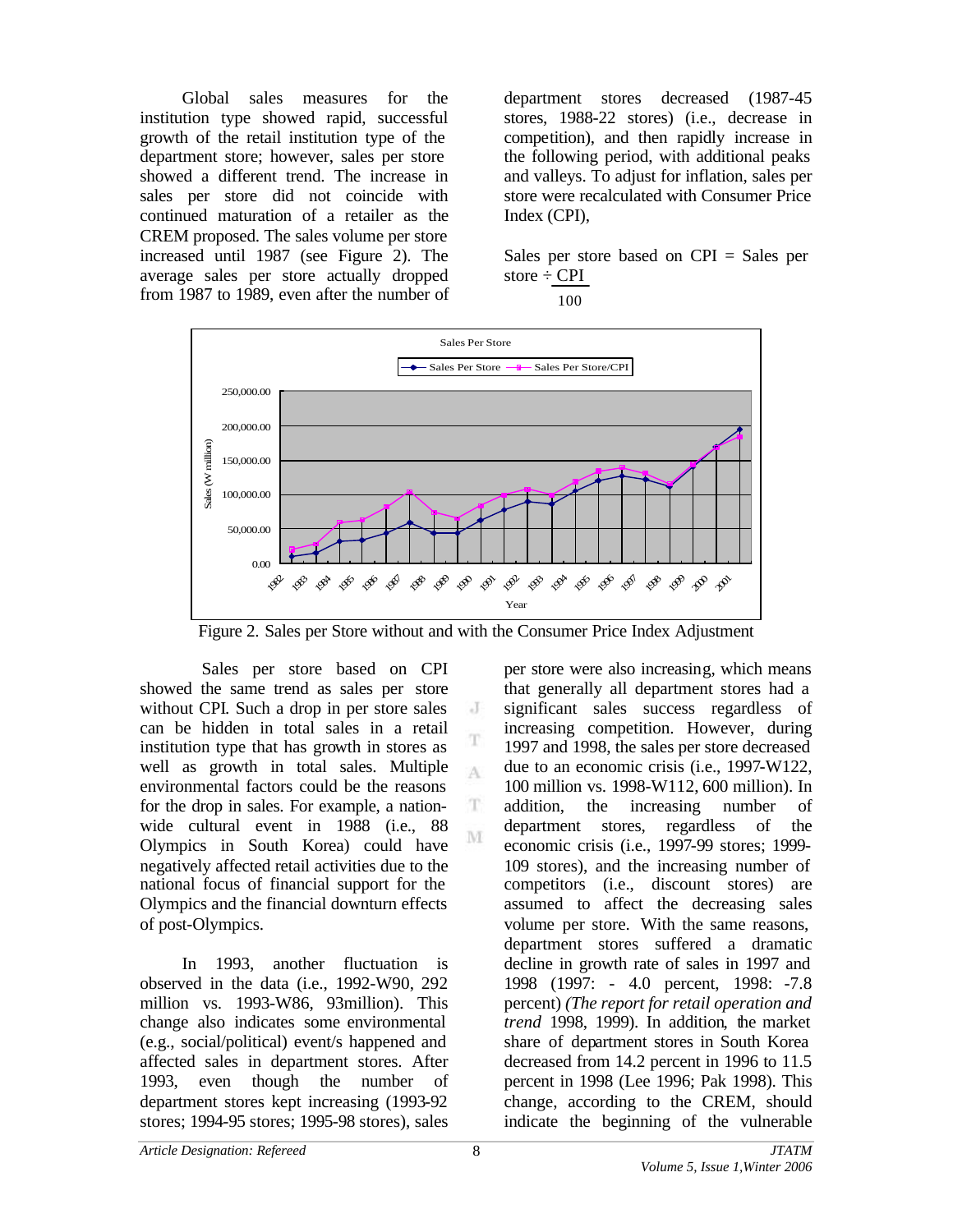phase and perhaps final demise of the department store as a retail institution type. In contrast, since 1999, the sales per store and the rate of sales in department stores have begun to increase again, as the South Korean economy has also started to recover. The initial CREM did not predict a potential rebound after a vulnerable phase.

The change of profit can be another indication of evolution in department stores. Although the profit rate did not increased as department stores matured instead maintaining an average 21.0 percent of total sales, the actual profit (i.e., amount of money) increased; however, when environmental influences affected stores, the profit decreased in 1988, 1992, and 1997 as profit rates and sales volume decreased (see Figure 3). Again, profit was affected by environmental influences, as department stores matured. Interpreting this data with the initial CREM, the researchers propose that environmental influences were the primary base of the emergence of a new retail institution type, but the data show that changing environments continuously influenced the evolution of a retail institution after its emergence.





T Ā

 $\mathbf T$ M

In the initial CREM, upgrading of services and operations is an indication that the retail institution type is maturing and is spiraling to a higher level. For example, the number of point of sales (POS) terminals installed per store generally increased over time, which showed that department stores had placed more financial input in upgrading the operating system (1989-19.2/store; 2001-90.2/store, *The report for retail operation and trend* 1990~2001; *The yearbook of distribution industry* 2002). Department stores also increased in size over time, even though the land price of the center business district increased. With the

increasing cost of land in downtown locations in South Korea, maintaining the downtown location would occupy a high proportion of the operating cost, and the expansion of its size would add more to the operating cost. As retailers added higher levels of operational practices, employees need training to be accustomed to the new system, which would increase operating costs accordingly. Until 1997, the growth rate of operating expense continuously increased (Figure 4). In general, department stores added an average 20.0 percent more to the operating cost from the previous year.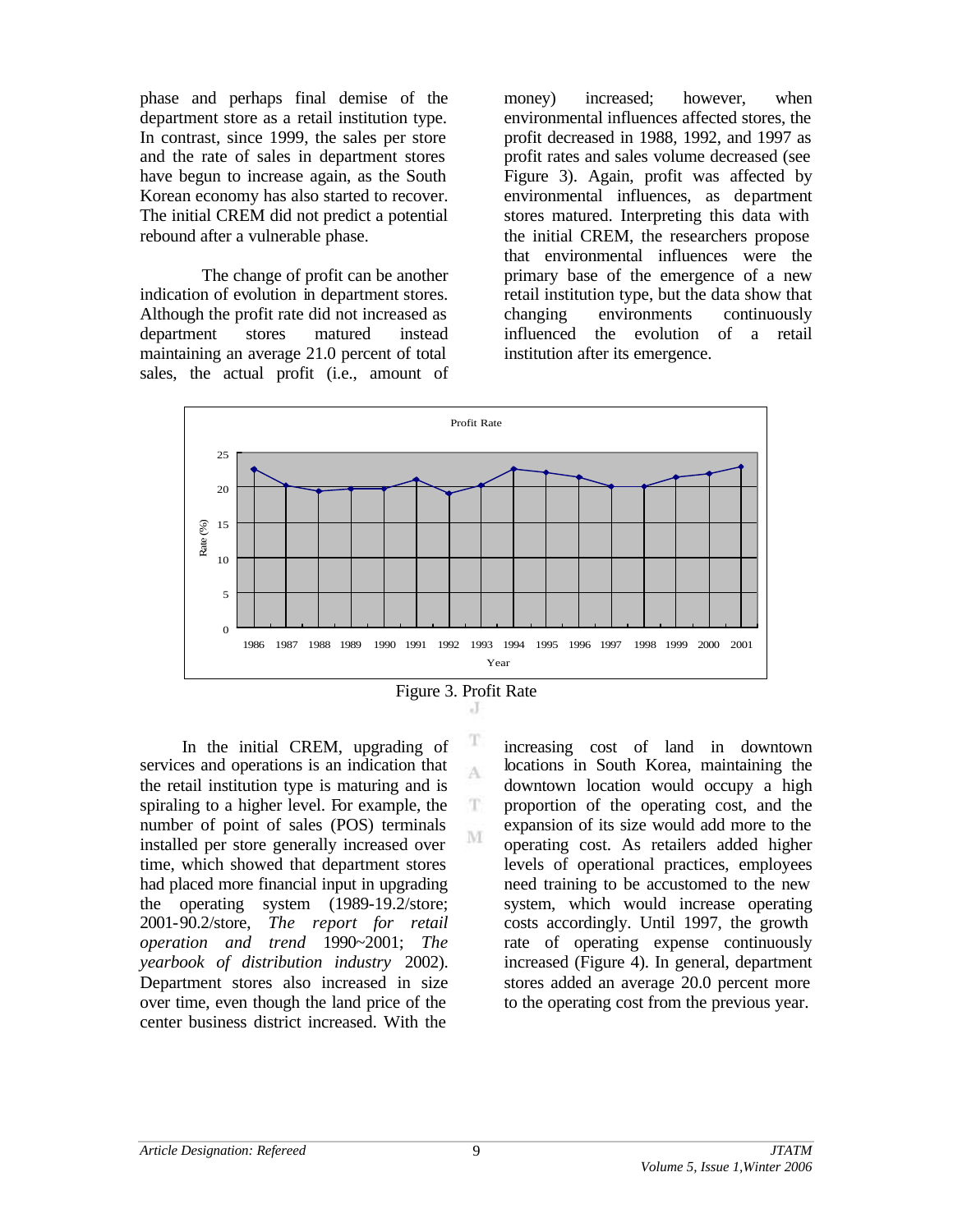

Figure 4. Growth Rate of Operating Expense

As noted with the dip in 1997 and specific yearly rate changes, upgrading practices have not happened at a consistent and continually positive rate, in contrast to the prediction of the initial CREM. The statistics showed that the number of POS terminals installed per store and the size of department stores decreased in 1997, perhaps due to increasing numbers of bankruptcies among department stores and the large decrease in sale s. Therefore, operating costs coincided with changes in environmental influences and fluctuated rather than continuously increased over time as department stores matured, which contrasts to one process in the CREM. One possible explanation is that growth and maturity of the department store in South Korea has occurred over a short time period (40 years) in comparison to growth and maturity of the institution type in the United States (140 years). According to the data, the evolution of department stores in South Korea started from the second phase of the cyclical evolution (i.e., trade-up or mature phase) and did not follow the traditional cyclic pattern. In addition, environmental influences were not the same between the two countries in terms of the type of influences and the time when they occurred. Each country had unique environmental influences, and the time period for those influences was different. South Korea experienced all the environmental influences discussed in this study within a short time (within 15 years), while the United States

did not have some of the environmental influences that South Korea had or these influences were already experienced at the entry phase for department stores (about 100 years ago). Due to differences of lifecycles and regional environments, the spiral process of retail institution types might vary across countries, which justifies the aspect of the initial CREM for geographic differences across retail evolutions.

## **Environmental Influences on Department Stores**

# *Social environment*

Since the 1970s, increasing population in metropolitan areas (see Figure 5) and developing transportation and communication systems are changes in the social environment that were noted to elicit a synergistic effect on the location of department stores within the center of metropolitan areas (Kim 1999; Lee 1996; Lee 2000). A high rate of population growth and density generated high sales and profits, according to Ingene and Lush (1981). They found that new residents purchased a greater quantity of products than established residents did and preferred large and new modern stores. These stores had better and easier store environments in which to shop compared to old, small traditional stores. The prediction based on the environmental influence section of the initial CREM is supported.

 $\mathbf{J}$ 

m.

A 'n

M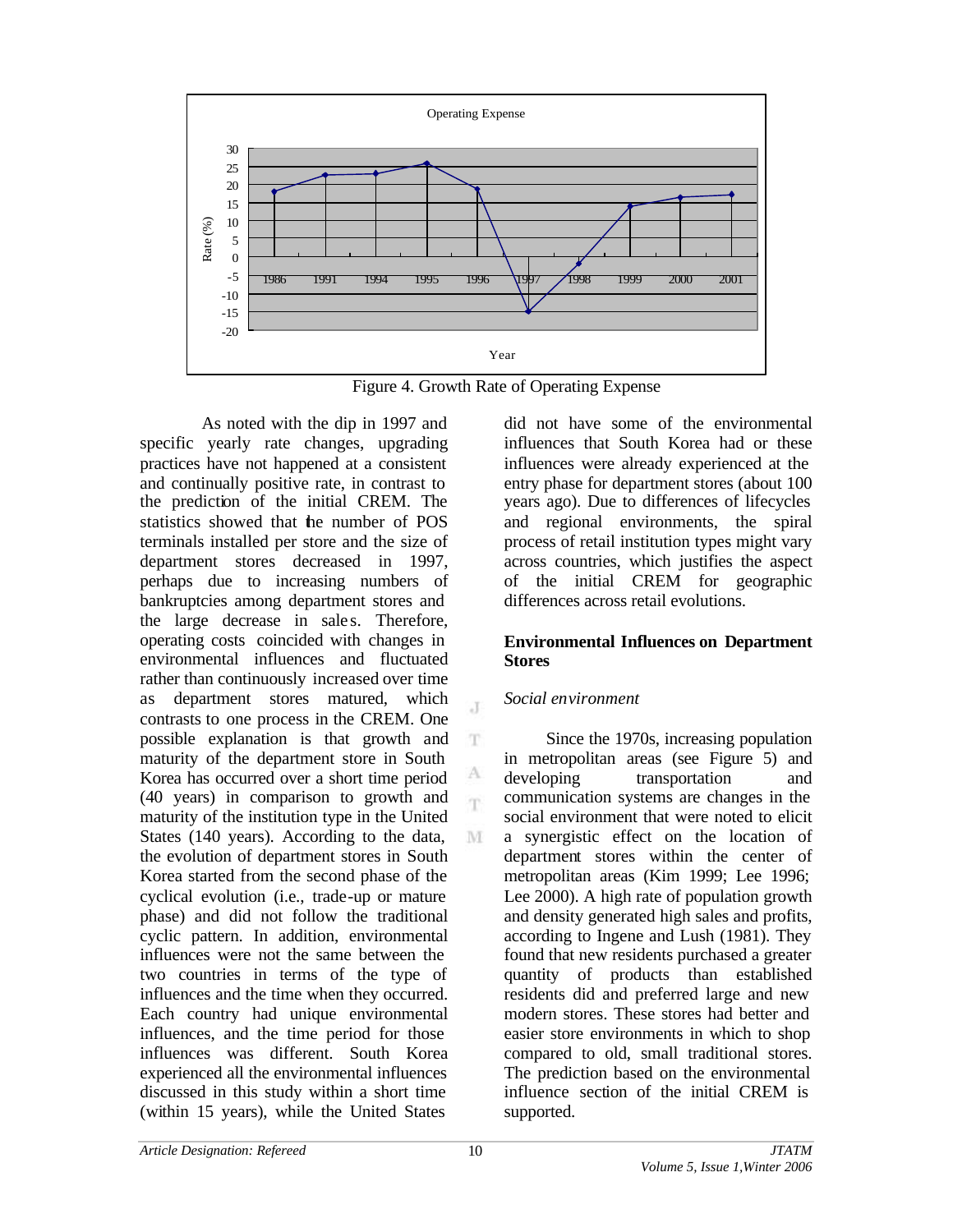As the change process continues, consumers are currently moving to suburban areas to avoid the high traffic congestion and high living costs inside city areas (Kim 2000). For this reason, department stores located in the center of a city are predicted to experience a decrease in sales in the near

future. The findings follow the prediction using the CREM of the entrance of the department store into the vulnerable phase. This evolution indicates that as mentioned previously, environmental influences not only affected store operation, when they were imported, but also continuously affected the evolution process over time.



Figure 5. Population Movement into Cities

 $\cdot$ T

T A

 $\mathbf{T}$ 

M

## *Technological environment*

As the economy grew from the 1960s, transportation and communication systems have developed extensively in South Korea, and consumers' accessibility of these technologies increased in pace with the rapid technological development. For example, car ownership increased drastically (i.e., 1960-4,200 cars; 2002-13 million cars). Increasing car ownership provided easy access to stores for consumers and enabled consumers to shop often (Ji 1995). Therefore, this technological environment contributed to changes that consumers made in their shopping orientations. Use of the initial CREM did not predict this direct relationship between environmental influences and shopping orientation.

Advanced communication systems, such as TV, radio, and telephone, increased department stores possibilities to reach more consumers. For example, the number of home phones (1982-4080; 2001-22,725) (*Korea seen by statistics* 2000; *Monthly* 

*statistics of Korea* 2002) and cellular phone registrations (1982-347; 2000-26,816,398) increased (*Korea seen by statistics*). A high accessibility of an advanced communication system has accelerated department stores' success by their promotions through these systems. In addition, technology growth affected internal operations and helped department store managers operate stores more effectively and efficiently, to achieve high sales growth. For example, development of POS systems paralleled the maturity and increased developmental level of the retail institution type; however, this technology increased operating cost. On the other hand, more automated operating systems should have reduced the labor cost. However, a positive relationship between the success of a retail institution and the technology environment was not found when other environmental influences affected the operation of department stores more powerfully than the technological environment. For example, the sales per store decreased in 1988, 1993, and 1997, even though the statistics of technology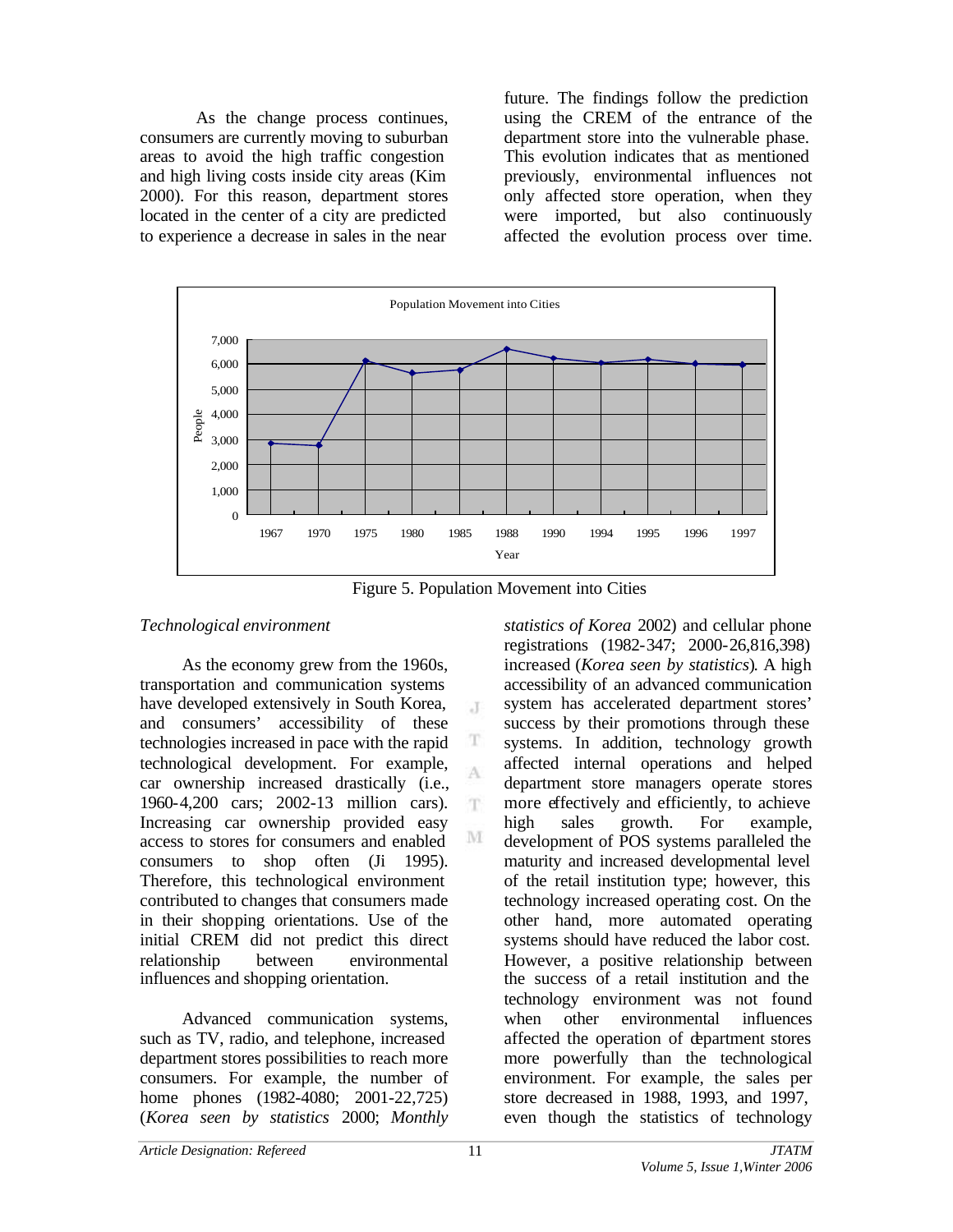continuously increased. Therefore, results indicated that technology can be a positive influence for the success of a retail institution but did not always parallel the spiral changes of department store evolution.

### *Economic environment*

According to Ingene and Lush (1981), when people have more income, they demand more expensive and greater quantities of products; therefore, the increase in income (i.e., demographics), which is the result of a growing economy, was predicted, using the processes in the initial CREM, to change consumers'

shopping behavior and then, positively influence sales in stores and ultimately initiate retail evolution. From the initial CREM, the researchers proposed a direct relationship between the environment influences and consumers' preference for store/product attributes; however, the data supported the indirect relationship through consumer's demographics and shopping orientation. For example, in South Korea, as the economy grew from 1960s to mid 1990s, consumers' income and living standard increased (Ji 1995). An examination of GNI per capita showed a continuous and five times increase between 1985 and 1996 (see Figure 6).





A m.

M

Also, increasing salary in wholesale/retail/restaurant/accommodation industry supported the fact that people had more income. Salaries in the industry increased 3.7 times between 1985 and 1997. Household income also rapidly increased since 1965 (see Figure 7). The statistics show that household income increased more than five times from 1985 to 1997. However, in 1997, South Korea encountered an economic crisis and all income indexes showed a decrease.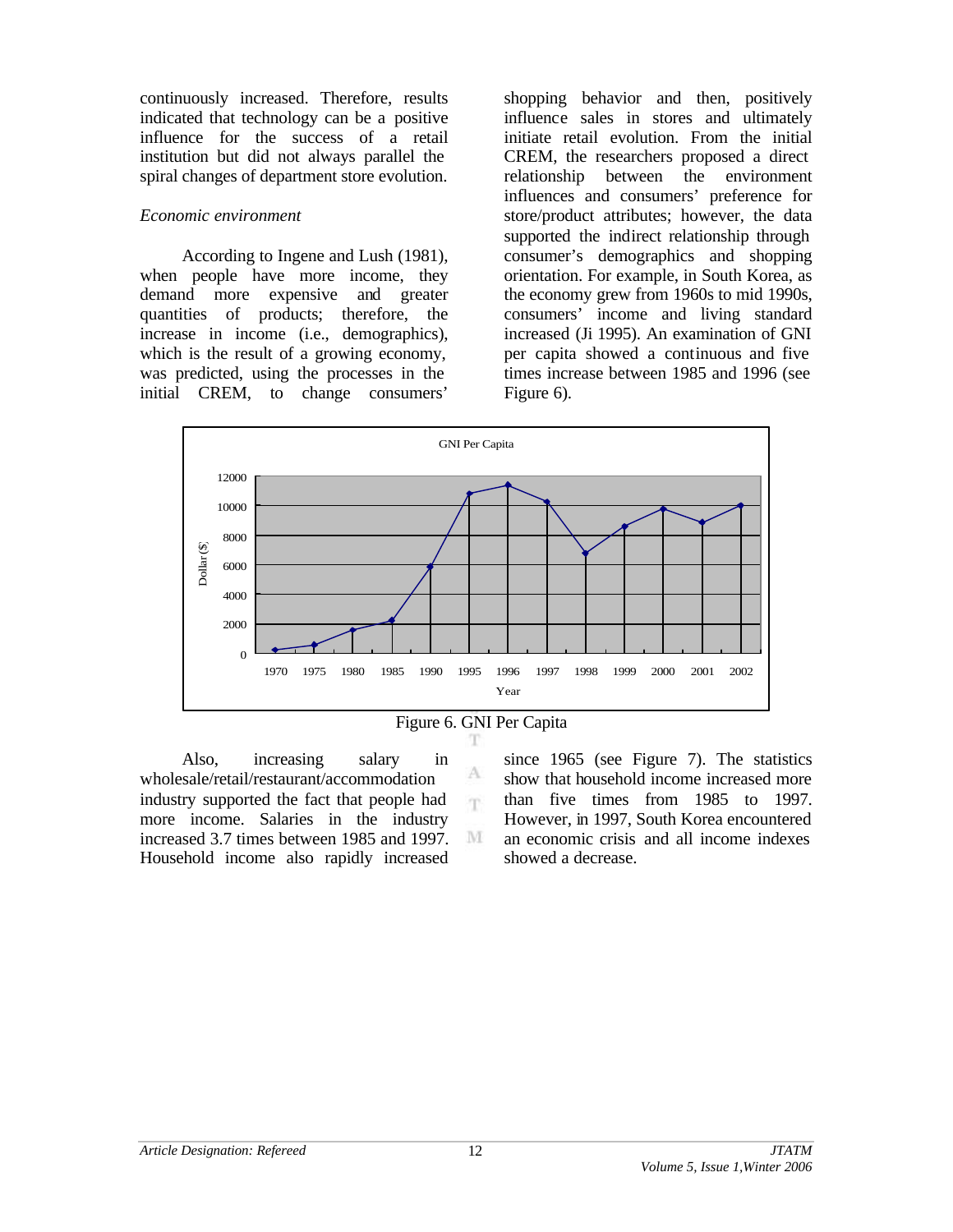

Figure 7. Household Income without and with CPI

J Υŕ

A

T M

The increasing unemployment rate (1997-2.0; 1998-6.8) paralleled the decrease in household income and sales in department stores (*Changes of Korean society and economy in 50 years* 1988). As consumers' income rapidly decreased, they became price sensitive and developed value-seeking behaviors (Cha 1998). Consumers could not afford to purchase products that they had bought previously at department stores. Reduced consumer spending resulted in a sales decrease of department stores. These findings provide support for the directional relationship, as predicted in the initial CREM, from economic influence to consumer's demographics, from consumer's demographics to shopping orientation, from shopping orientation to consumers' preference of store/product attributes, and from consumers' preference of store/product attributes to the evolution of department stores.

On the other hand, as unemployment rate increased, department stores could reduce their labor cost because supply exceeded demand in the labor market. This environmental influence should have directly affected the operation and subsequent evolution of department stores. This finding indicated that the direct relationship between the environmental influences to the evolution of department stores exists, which was not predicted in the initial CREM.

# *Political/legal environment*

Since 1989, the South Korean government gradually opened the market to foreign investors (Shin 2002). The first step of the market opening started in 1989 with technology import and expansion of foreign investment but was limited to imported items and the wholesale industry. In 1992, the government started a second step of the market opening, allowing foreign companies to open less than 10 branch stores with a 1,000m<sup>2</sup> size limit. As the third step in 1993, foreign companies were allowed to open more stores with bigger sizes, 20 stores per company with a  $3,000$ m<sup>2</sup> size limit. As a final step, in 1996, the government opened the South Korean market to foreign investors no limitations, except for department store importation, because of the need for acquisition of foreign currency due to the economic crisis. As a result, many other retail institution types were imported (e.g., discount stores, warehouse clubs, hypermarkets, category killers), which created high retail competition (Cha 1998). Discount stores became the strongest competitor to department stores because they carried a similar product mix and onestop shopping, with regular low prices (Jeong 2000). The legal environment negatively affected department stores in their evolutionary cycle. Therefore, a relationship between environmental influences and conflict was found, which was not proposed in the initial CREM, and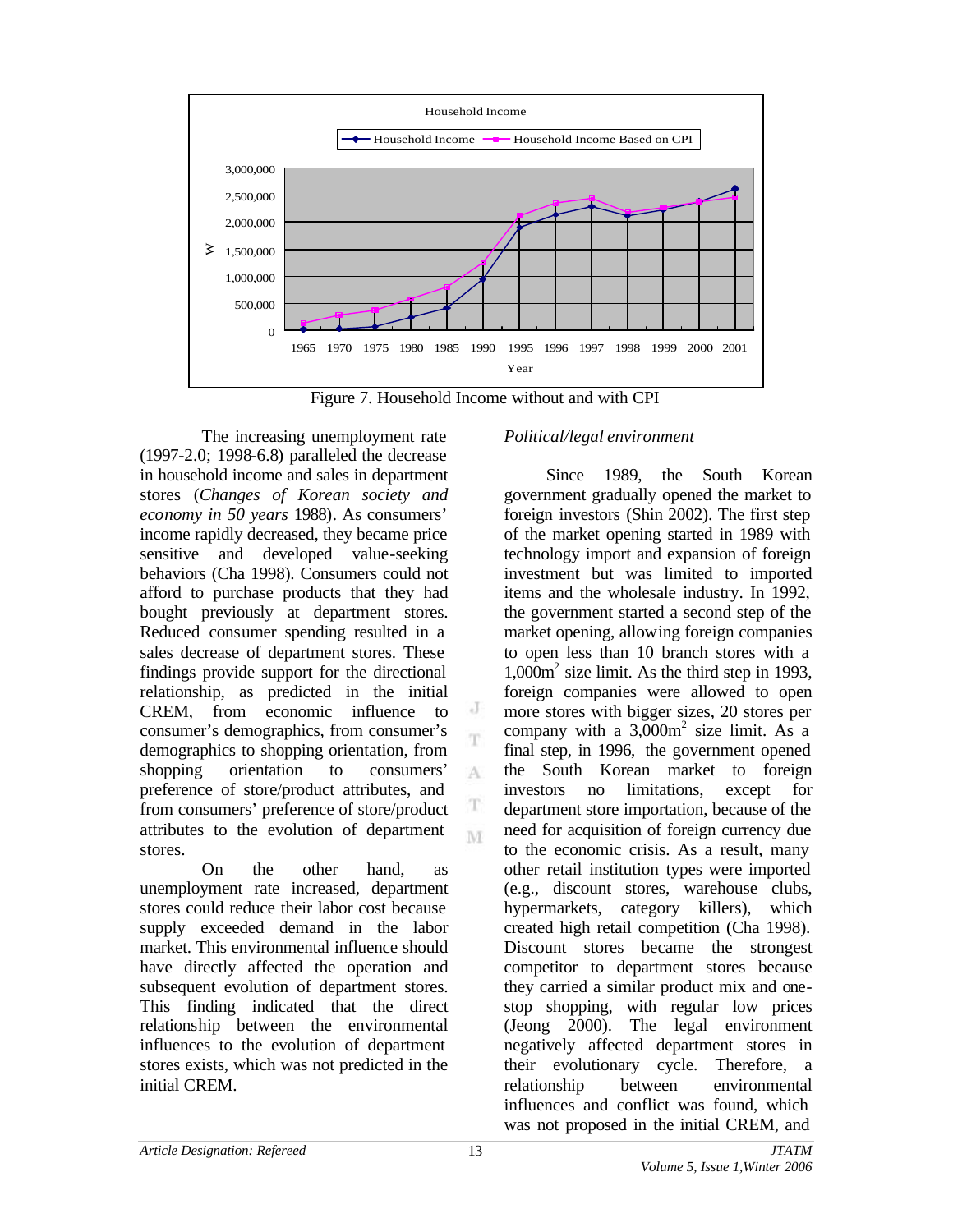the relationship between environmental influences and the evolution of retail institutions was found in the data, supporting the influences shown in the initial CREM.

#### *Consumer Influences on Department Stores*

Since South Korea's liberation from Japan in 1945, the number of middle class people in South Korea increased, along with an increase in their income. Accordingly, more consumers were able to pay higher prices for higher value, and had the desire to purchase quality products (Ji 1995). To meet these consumer needs, department stores were spirally changing including offering a higher level or image-forming products (e.g., highly recognized national brand-name products, high-fashion products, highquality products). Until 1996, most South Korean consumers displayed strong patronage to department stores, regardless of their demographic differences (Gu 1998) and the interaction between consumer patronage and the evolution of department stores was indicated by previous research. This direct relationship between consumer and the evolution of department stores was not proposed by the initial CREM.

The relationship between changing consumers and the spirally developing department stores was confirmed by reviewing the data on consumers' changes in

demographics, shopping orientation and preference for store/product attributes, and by comparing these to the changes noted in department stores. Before the economic crisis in 1997, consumers chose department stores as their major shopping store (53.7 percent); however, after the economic crisis, department store choice decreased to 40.3 percent (Cha 1998). Before 1997, consumers spent an average of \$250 per month at department stores. After the economic crisis, the majority of consumers (53.7 percent) spent less than \$250 per month and tended to postpone their purchase at department stores until products were on sale (Kim 1999; Lee 2000). The main reason for these changes in shopping orientations was the decrease in income due to the economic crisis (i.e., environmental influence -> demographics ->shopping orientation). Prior to 1997, the attributes that consumers considered most when they shopped at department stores were convenience (48.0 percent), credit (39.0 percent), fashion (38.1 percent), quality (33.6 percent), and price (15.7 percent) (Um 1998; Ji 1995; Kim; Lee).

Regarding apparel products, consumers were most concerned about brand names and design (see Table 1) (*The report for retail operation and trend* 1991, 1992, 1993). After the economic crisis, consumers changed their priority of attributes. Price became the most important attribute (Um 1998; Lee 2000).

| Tuble 1. Companions Trendictions for Trought Authorities in Terrents |      |      |      |      |
|----------------------------------------------------------------------|------|------|------|------|
|                                                                      | 1990 | 1991 | 1992 | 1998 |
| <b>Brand Names</b>                                                   | 34.8 | 42.9 | 53.4 | 9.0  |
| Design (Fashion)                                                     | 43.5 | 42.9 | 32.8 | 27.6 |
| Price                                                                | 19.5 | 11.9 | 13.8 | 30.6 |

 $\cdot$ 

T  $\Lambda$ 

m

Table 1. Consumers' Preferences for Product Attributes in Percents

Consumers changed their shopping orientation from brand loyalty to store loyalty. These data supported how changes in shopping orientation affected consumers' preference for store/product attributes. According to Um, 41.7 percent of consumers reduced expenses for apparel,

and 37.3 percent of consumers reduced expenses for leisure products after the crisis. As the number of personal bankruptcies increased, consumption of luxury products and high-priced foreign brand-name products decreased, and domestic product consumption increased by 84.9 percent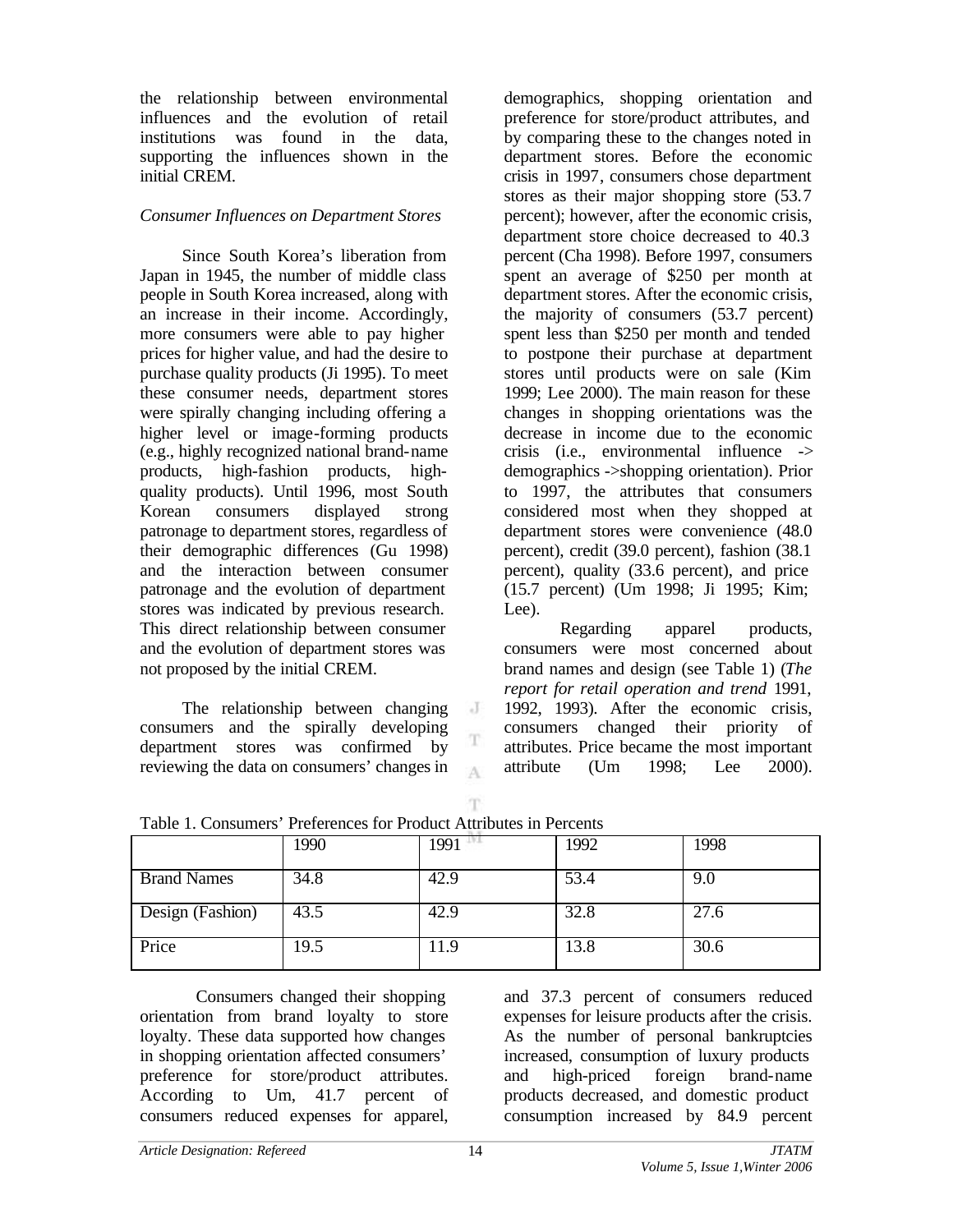compared to consumption prior to the economic crisis (Um). This relationship, although supported by the data, was not predicted in the initial CREM.

### *Overview of the Spiral Evolution of Department Stores*

From 1997 to 2003 in South Korea, department stores took several paths to continue to evolve and to meet the challenges of competitors (e.g., discount stores), and the influences of environments and consumers, as noted in the initial CREM. Some of the mature department stores upgraded their out-of-date and traditional store characteristics and refocused away from their middle -class, target market and became up-scale apparel specialty department stores, offering exclusivity in products and services (e.g., consumer database marketing) (Kim 1998). On the other hand, some mature retailers focused on prices by reducing operation costs to survive price competition, and returned to a position similar but different and lower from its original position where their wheel of evolution started. They opened new discount department stores. This finding supported, in terms of operations, the spiral evolution described in the initial CREM; however, in terms of price level, spirals in the data examples evolve to a position below the original position. In other attempts to evolve and adjust, some department stores tried to find a niche

market and downgraded into a local midsize department store. Some department stores expanded their business into a multiformat business (Im 2000; Kim). Other department stores, which could not response promptly to this changing environment and high-level of competition, had to go out of business. Therefore, the spiral wheel in the initial CREM was supported but four endings (i.e., upgrade, downgraded, transfer to a different type of retail institution, stay the same and eventually go out of business) were found instead of one ending (i.e., a higher position).

## **Discount Stores in South Korea**

## *Spiral Evolution of Discount Stores*

As proposed in the initial CREM and evidenced in the data, discount stores in South Korea started with low priced products as a competitive tool against the department stores. Discount stores, as an innovative retail institution type, in South Korea became popular within a short time period, especially after the economic crisis in 1997. The data for total sales and the growth rate since 1997 (see Table 2) provide support for the popularity of discount stores (Kim and Chen-Yu 2005; Lee 2000). The number of discount stores increased dramatically (i.e., doubled, 1997-78 stores, 2000-160 stores) as this type of store achieved success.

J

T A

T.

M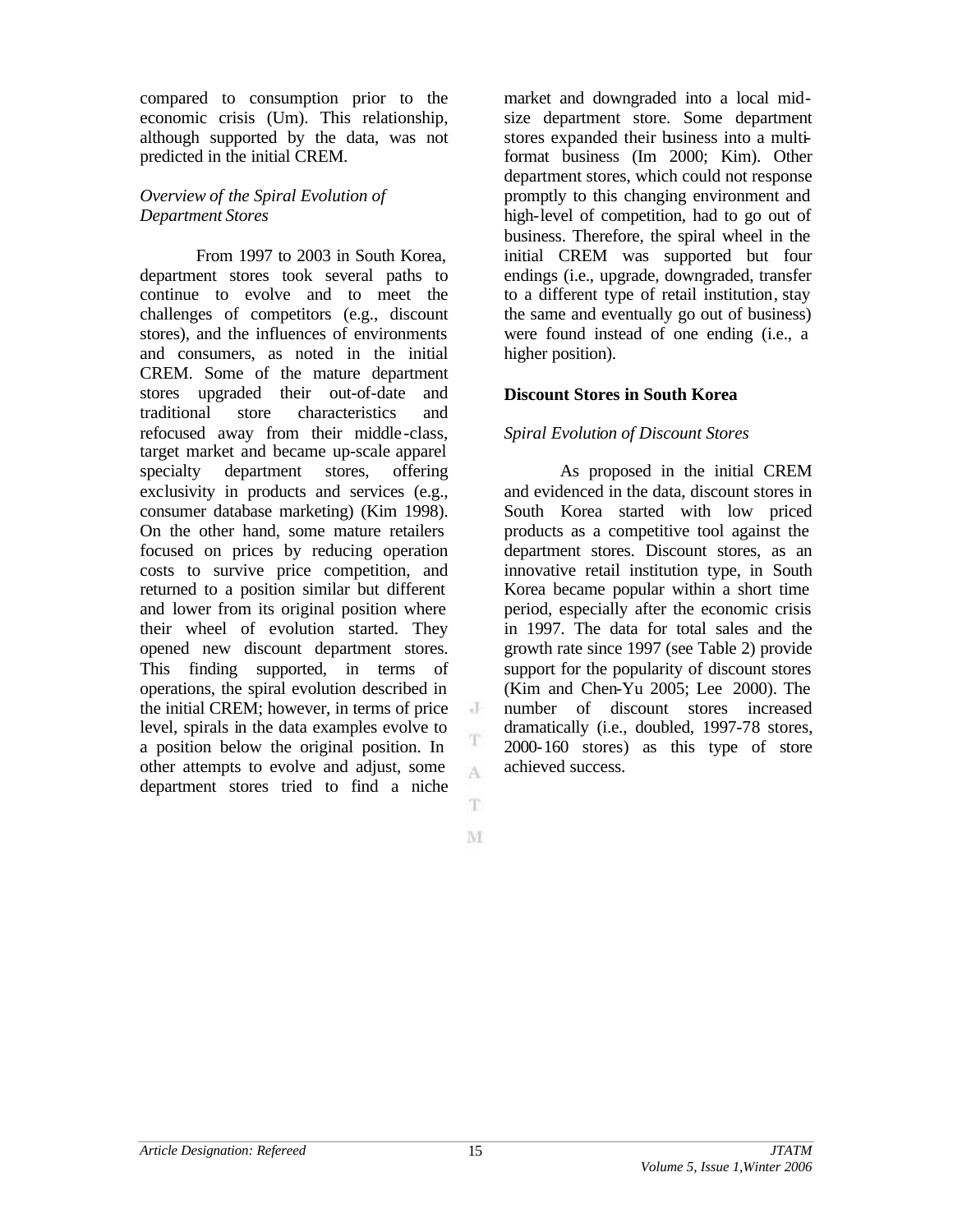|      | Total sales    | Growth rate of total sales |
|------|----------------|----------------------------|
| Year | Won $(W)$      | $\%$                       |
| 1997 | W3.4 trillion  | 137.0                      |
| 1998 | W5.5 trillion  | $63.0*$                    |
| 1999 | W8.9 trillion  | 61.7                       |
| 2000 | W11.2 trillion | 25.7                       |
| 2001 | W13.8 trillion | 23.2                       |
| 2002 | W16.9 trillion | 22.5                       |
| 2003 | W22.0 trillion | 30.0                       |

Table 2. Total Sales and Growth Rate of Total Sale s

Note \*: Sales of apparel products rose 900 %, sales of do-it-yourself products rose 50%

Although the total sales of discount stores increased continuously from 1997, the statistics of sales per store showed a conflicting trend (see Figure 8). The decrease in per store sales for 1998 and 2001 when compared to previous years actually

became more significant with the CPI adjustment than the data without CPI. The reason for decreased sales per store might be a reflection of the general economic crisis and increasing competition.



Figure 8. Sales per Store without CPI and Sales Per Store Based on CPI

The recovering economy corresponded with decreased sales in 2000 and subsequent years (see Table 2). According to Lee (2000), the slowed growth rate since 1999 shows the decreasing popularity of discount stores while the economy has gradually recovered. Therefore, while total sales increased as predicted from the initial CREM, sales per

store did not increase due to increasing competition and an improving economy. When examining the source of the competition, data show that not only domestic discount stores but also foreign discount stores added to the level of competition. Competition from department stores also affected the decrease in sales as some department stores lower their prices.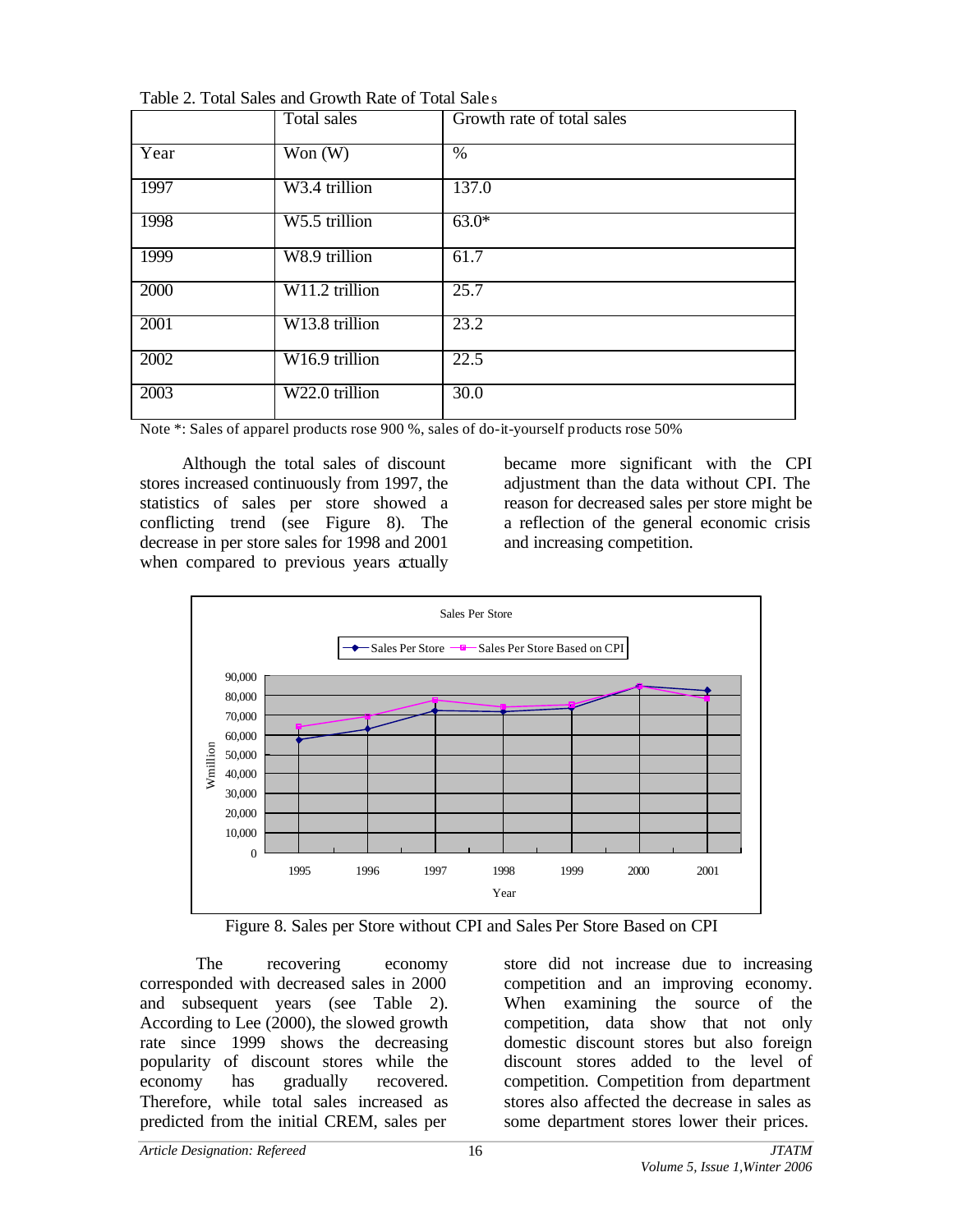The data indicated that confliction and environmental influences have continuously affected the evolution of existing institution types.

In addition to sales and store growth, other measures of evolution of a retail institution type include profit, growth rate of profit, and operating costs (Gist 1968; McNair 1958). Although total sales continuously increased, the profit rate decreased in 1998 by 0.1 percent from 1997, and decreased by 0.3 percent in 2000 from 1999. The profit rate did not increase as discount stores grew and matured, contrary to the process described in the spiral evolution of a retail institution type within the initial CREM. As a simple measure of profit can be calculated by the subtraction between total sales and costs (Kincade, Gibson, and Woodard 2004), costs could be the reason for decreasing profit. The discount store began to exhibit characteristics of operational changes in the maturity phase. The increase in number of POS terminals installed per store (1997- 27.1/store, 2001-35.0/store), the increase in the size of discount stores (1999-8,695.2 m<sup>2</sup>,  $2000 - 12{,}622.5m^2$ , and the increase in number of employees per store (1997-154.6, 1998-232) were examples of these increasing costs (*The report for retail*

*operation and trend* 1996~2001; *The yearbook of distribution industry* 1996~2002).

As predicted from the initial CREM, variables such as operating costs increased almost 250.0 percent within six years (W3.7billion in 1995 to W9.1billion in 2001). However, when operating costs were recalculated with CPI, a different trend was shown. The actual operating costs in 1998 and 2001 decreased (see Figure 9). In 1998, some costs other than operating costs or other factors might have also affected the decrease in profit. In 2001, the decrease in sales due to high competition and a recovering economy could be reasons for the decrease in operating cost and profit. For example, consumers with increasing incomes after the economic crisis could return to department stores and special shops. Therefore, while the discount store spirally evolved in South Korea, environmental influences constantly affected its retail evolution, which the initial CREM did not predicted. A further interpretation of this data is that discount stores entered the vulnerable phase as indicated by a drop in profit rate. As aging store formats, discount stores in South Korea began experiencing a vulnerability to other retail institution types.



J

Figure 9. Operating Costs without and with CPI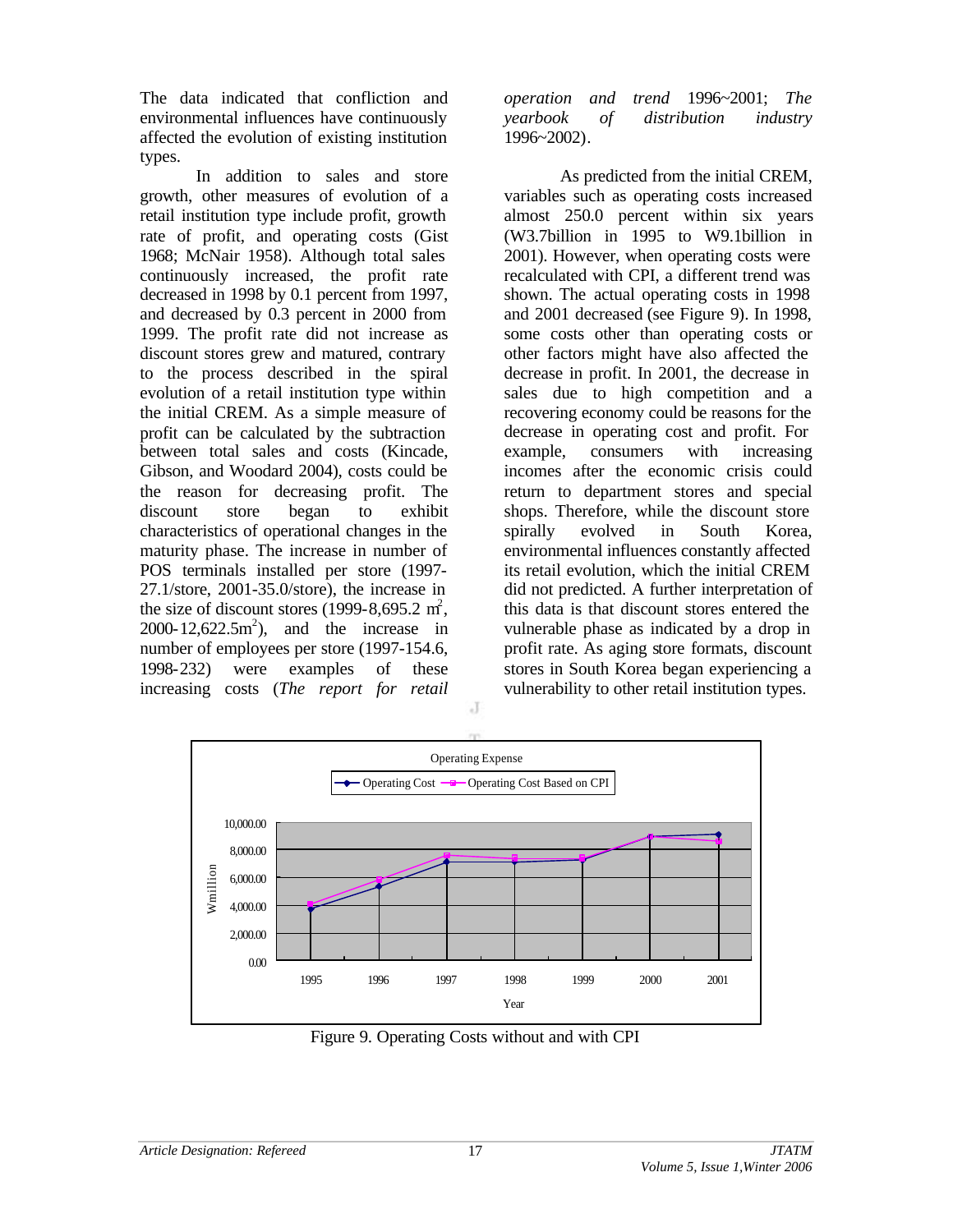#### **Environmental Influences on Discount Stores**

## *Social environment*

At their introduction in the mid 1990s, discount stores opened in the center business district of cities. At that time, increasing population within metropolitan areas supported physically large retail institutions, such as discount stores in contrast to the traditional, small "street stores" or local department stores (Gil 1996; Lee 2000; Moon 1999). However, as the population movement into the cities started decreasing, discount store businesses quickly opened stores in the new growing suburban areas to achieve benefits of an innovative retailer (e.g., high market share and increased store patronage). In this examination of the data, the social environment was found to be related directly to the evolution process of discount stores (i.e., location decision, broader consumer coverage), a relationship not included in the initial CREM.

# *Technological environment*

Gist (1968) mentioned that advanced technology in mass communication enabled consumers to conduct more self-information searches, which ultimately decreased the importance of a salesperson. Discount stores could reduce the number of laborers and self-service became more acceptable when these conditions existed. Adoption of advanced technology (e.g., computerized production system, POS systems, electronic data interchange, computer databases) made effective and efficient management possible, in addition to price reductions (Gil 1996; Kim 1998). As proposed in the initial CREM, data showed that the technological environment provided a base for creation and operation of a new retail institution. Technology changes in transportation including increased car ownership and new transportation systems allowed consumers more easily to reach discount stores, located both inside and outside of metropolitan areas (Kim 2000). Therefore, the technological

environment also influenced retail institutions while discount stores were evolving, which the initial CREM did not predict. Although the technology environment contributed to increased operating costs and sales, it was not the major cause of unstable operating costs and sales because seemingly independent of increasing technology adoption and its cost, operating costs and sales decreased in some years.

# *Economic environment*

As a result of the economic crisis in 1997, the unemployment rate increased significantly in South Korea. In turn, consumer income decreased considerably. The GNI showed a slight decrease in 1996 and then, a steep decrease in 1997. Household income also decreased in 1997 (see Figure 10). With diminished incomes, consumers became highly sensitive to price and started looking for low priced products. Discount stores were accepted by South Korean consumers, as demonstrated in the growth of sales of these stores during this period (see Figure 10). Not only when household income decreased in 1997 to 1999 but also when household income increased in 1999 to 2000, the sales per discount store increased. The continued growth in sales past the economic crisis is possibly explained by consumers who withheld their spending due to uncertainty of the future economic situation (Engle, Blackwell and Miniard 1995) and did not go immediately back to pre-crisis shopping behavior (e.g., department store patronage, quality-conscious). In evidence of a lag in consumer response, sales per store for discount stores did start decreasing by 2001, while the economy was continuously recovering and household income kept increasing. The economic environment influenced one aspect of demographics (i.e., consumers' income), which was not proposed in the initial CREM. In turn, income changes affected shopping orientation, although some lag is seen in this effect.

J

T A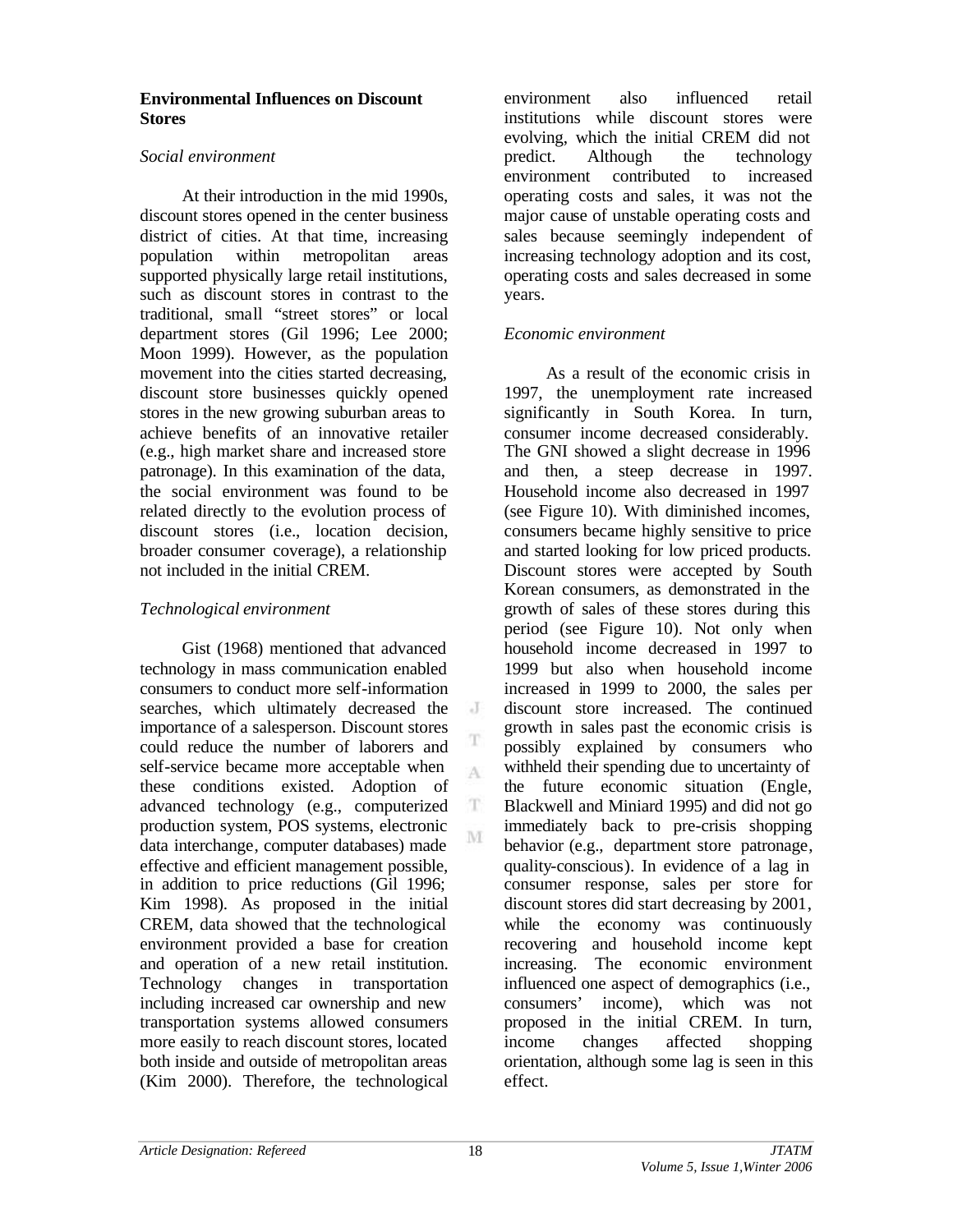

Figure 10. Comparison of Household Income and Sales per Store

 $\cdot$ T

T A

æ

M

## *Political/legal environment*

Prior to the late 1990s, foreign discount retail companies were restricted within South Korea in terms of store size, number of stores, product categories, and real-estate ownerships. When most of the barriers, previously created by South Korea's governmental policies toward foreign investments, were removed, foreign companies started opening their stores in South Korea (Kim 1999). Because of this increasing competition and recovering economy, discount stores were required to evolve or modify their characteristics, indicative of the trade-up (or mature) phase of evolution, to adjust to these changing environments. For example, some discount stores launched their own private brand products to differentiate themselves from other discounters (Lee 1997; Lee 2000). The influence from the political/legal environment to the conflict was not predicted in the initial CREM.

# **Consumer Influences on Discount Stores**

Prior to the economic crisis in 1997, consumers in South Korea were accustomed to shopping at supermarkets (35.0 percent) and at department stores (31.0 percent); whereas, only 13.0 percent to 22.4 percent

of consumers shopped at discount stores (Cha 1998; Kim 1999). Consumers mainly considered product quality (41.0 percent) when shopping in supermarkets and department stores. After the economic crisis, the discount store became the major retail institution type for shopping (87.0 percent) due in a large part to the significant reduction of consumer income (growth rate of income: 1997: 7.0 percent, 1998: -14.5 percent). The Consumer Consumption Index for South Korean consumers in the fourth quarter of 1997 was 45.6, but at the first quarter of 1998, decreased to 27.7 because of a simultaneous decrease in consumer income (Um 1998). In 1998, the decline continued and growth rate of consumer consumption decreased by –13.0 percent (Kim).

After the economic crisis, consumers began to seek lower-priced products as they became more sensitive to price. Consumers in many social classes became price-conscious regardless of demographic differences in income level, age or education. The discount store, with its characteristics differing from department stores, satisfied these consumers' needs. In the past, elderly shoppers, considered an economic risk for retailers, were the major consumer group for discount stores. In contrast, during and immediately following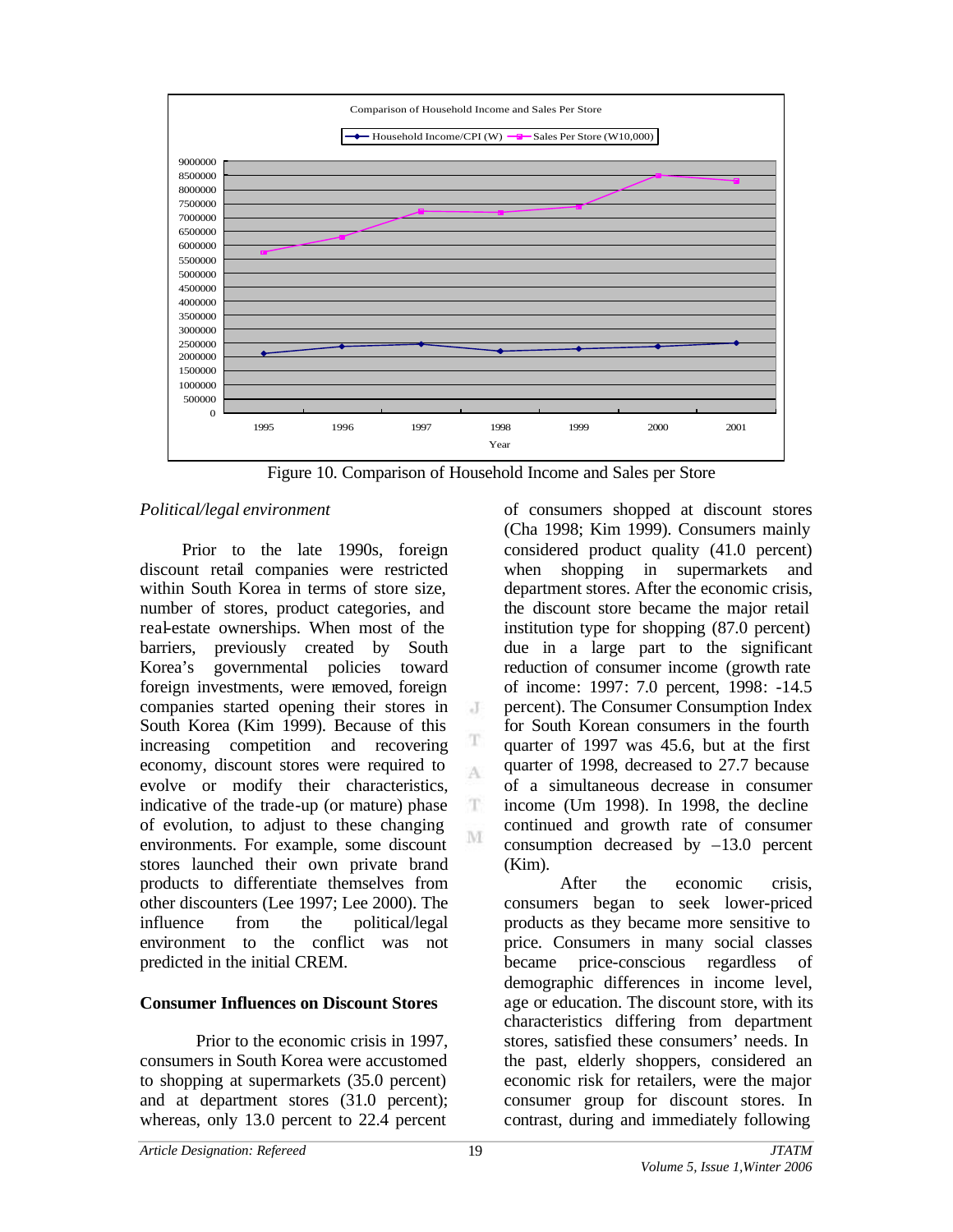the economic crisis, even the young age groups, who traditionally had a low level of economic concern, were shopping at discount stores (31 to 40 years old: 41.6 percent, 21 to 30 years old: 22.9 percent). The majority of these consumers (68.6) percent) had earned a college degree, and 40.5 percent of the discount store consumers were white-collar workers (Gong 1999). As the number of working women increased, marketing strategy for discount stores increasingly emphasized their ability to make shopping both timesaving and convenient (Kim and Kim 1995), which is supporting evidence that the target consumer focus of the discount store changed. Many researchers agreed that convenient locations, low prices, wide assortment, large store sizes, and one-stop shopping were the top five important attributes of discount stores for the South Korean consumer (Koh, Park, and Lee 1997; Mammarella 1997; Park and Im 1996; Sul 2000). However, with the recovering economy, frequency of visit (1997 – 8 times/month; 2000 – 2~4 times/month) and amount of spending at discount stores (1997 - \$42~\$83/visit; 2000 - \$25~\$42/visit) decreased (Gu 1998; Sul 2000). As evidenced in the data reported in the previous environmental sections, continuously changing environments influenced consumers' demographics, which was not predicted in the initial CREM. In addition, consumers' demographics affect their shopping orientation, which was predicted in the initial CREM.

## **Overview of the Spiral Evolution of Discount Stores**

As many discount stores opened since the economic crisis in 1997, the South Korean discount retail market became saturated. High competition and recovering economic conditions negatively influenced the sales growth of discount stores. Operating costs increased except for a few years as discussed previously, resulting in an increase of retail prices for both imported and domestic products (Jeong 2000). This finding supports the relationships and processes in the initial CREM. As predicted by this CREM, discount stores, to be

competitive, needed to evolve and change their characteristics. For example, discount stores recently reorganized their merchandise assortment and offered more high-quality merchandise with up-to-date fashion products for a good value as well as lower-priced products and their own private brands (Kim and Chen-Yu 2005; Lee 2000). In contrast with the findings about department stores, only one spiral ending was found in the data for discount store types. Discount stores have not yet downgraded their prices. The price level that discount stores provide is already lower than other retail institution types, so more downscaled discount stores, as happened with department stores, are not expected to appear but although possible are not probable. Transformation to either another retail type or a multi-format retail type is also not yet shown in the data, but remains as a possible spiral evolution, considering the findings for the department store spirals. In addition, a new, yet, undiscovered ending could occur.

### **Conflict between Department Stores and Discount Stores**

The initial CREM proposed that while two types of retail institutions individually and spirally evolve, they influence each other as competitors (e.g., conflict between  $R_1$  and  $R_2$  in Figure 1). In South Korea, department stores and discount stores have been competing with each other through variable differentiation since the economic crisis. For example, the price strategy in department stores is middle to high level, while that of discount stores is as low as possible. Department stores in South Korea mainly focus on a high level of services (e.g., educated sales people, personal credit, delivery, gift wrapping) and facilities (e.g., bank, playground, hospital, hair shop) to serve customers, who pay for both merchandise and services (Lee 1996). In addition, consumers expect high level of product quality in department stores. On the other hand, discount stores in South Korea minimize services and facilities and try to keep the quality acceptable compared to the price (Ji 1995; Pak 1998). Department stores

 $\cdot$  J

T  $\Lambda$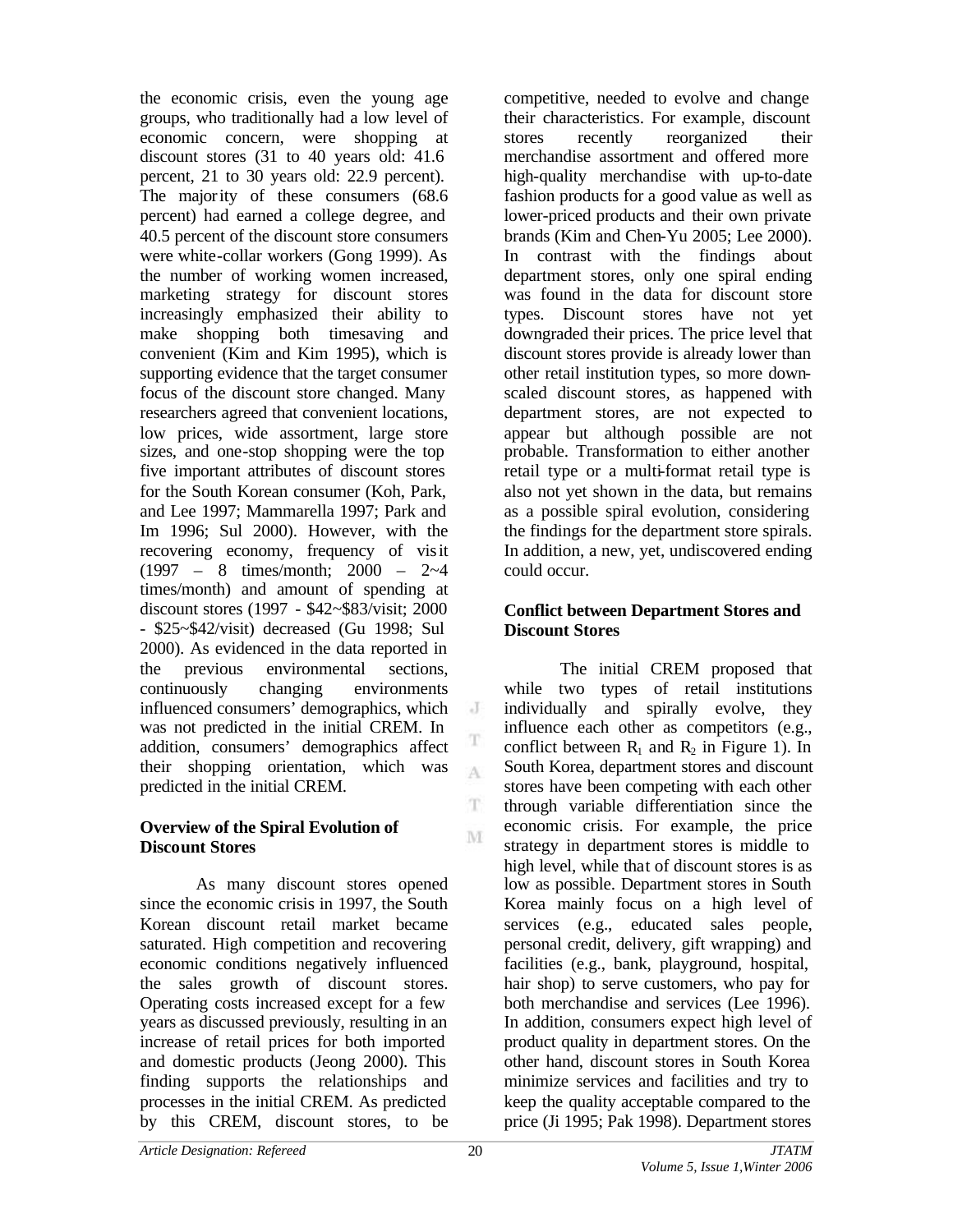carry more variety and deeper product lines than discount stores, especially within apparel classifications. Discount stores mainly carry high turnover commodity goods for daily life (Ji). These data show that two retail institution types can simultaneously exist and compete with differing characteristics.

### **Private-Branded Hive Type of Retail Institution (the PBH)**

## *Spiral Evolution of the PBH*

Beginning in 1997, discount stores took over the popularity of department stores and became the most attractive retail institution in South Korea (e.g., conflict between  $R_1$  and  $R_2$  in the Figure 1), and department stores started evolving to adapt themselves to these changing environments (Kim 1999; Lee 2000). As the economy has improved since 2000, data in sales show that discount stores also started losing their attractiveness (i.e., price competitiveness) to consumers. At this point in the retail evolution process within South Korea, consumers were not finding their desired store/product attributes within one retail institution type. This unsatisfactory shopping experience and the aging of existing retail institution types opened a space for a new retail institution type to emerge, which is the PBH Type of Retail Institution in South Korea. This finding supports the evolution, conflict, and emergence of retailers through conflict as shown in the initial CREM (see Figure 1).

The PBH is the most recent retail institution type in South Korea and has achieved a higher sales growth rate than major department stores (e.g., in 2000: department store 20.1 percent versus the PBH 676.7 percent; in 2002: department store -3.8 percent versus the PBH 21.9 percent) (*The report for retail operation and trend* 2001, 2003; *Financial Report* 2003). In 1999, Miliore, the first PBH, achieved an annual total sales \$670million, in comparison to \$117million annually per department store. According to the initial CREM, the PBH would be at the beginning

of its evolutionary wheel. No description or evidence of modification of the characteristics for the PBH was found in any research and trade articles, which supports the supposition that the wheel of the PBH has not yet begun.

# **Environmental Influences on the PBH**

## *Social and economic environments*

The city of Seoul has one of the highest population densities in the world. In addition, the DDM area, within downtown Seoul, is the center of public transportation systems. These social environments helped the first PBH to reach consumers and for consumers to access the PBH easily. With the DDM's recognition as the center of wholesaling and retailing of the apparel industry in South Korea, a PBH in this area not only served consumers in Seoul but also serve as a middleman to businesses in cities nation wide.

An economic change (i.e., economic crisis) favored instant success of this PBH for many reasons. High unemployment from layoffs was a main reason why designers, who worked for big apparel companies, opened their own businesses or went to work for stores in the PBH (Kim, Choi, Song, and Jeon 2000). Although the 2002 household income, based on CPI, returned to its level prior the economic crisis (see Figure 10), GNI did not immediately return to the same level before the crisis, and consumers did not return to their identical shopping behavior before the crisis. This is the same environmental trend discussed as an influence on the success of discount stores. This post-economic crisis environment also supported the success of the PBH because a PBH provides quality and high fashionable items with low prices. Therefore, environmental changes influenced the emergence of a new retail type and influenced consumer demographics that in turn, affected shopping orientation. Changes in shopping orientation affected consumers' preferred attributes, which ultimately influenced the emergence of a new retail type.

 $\cdot$  J

T A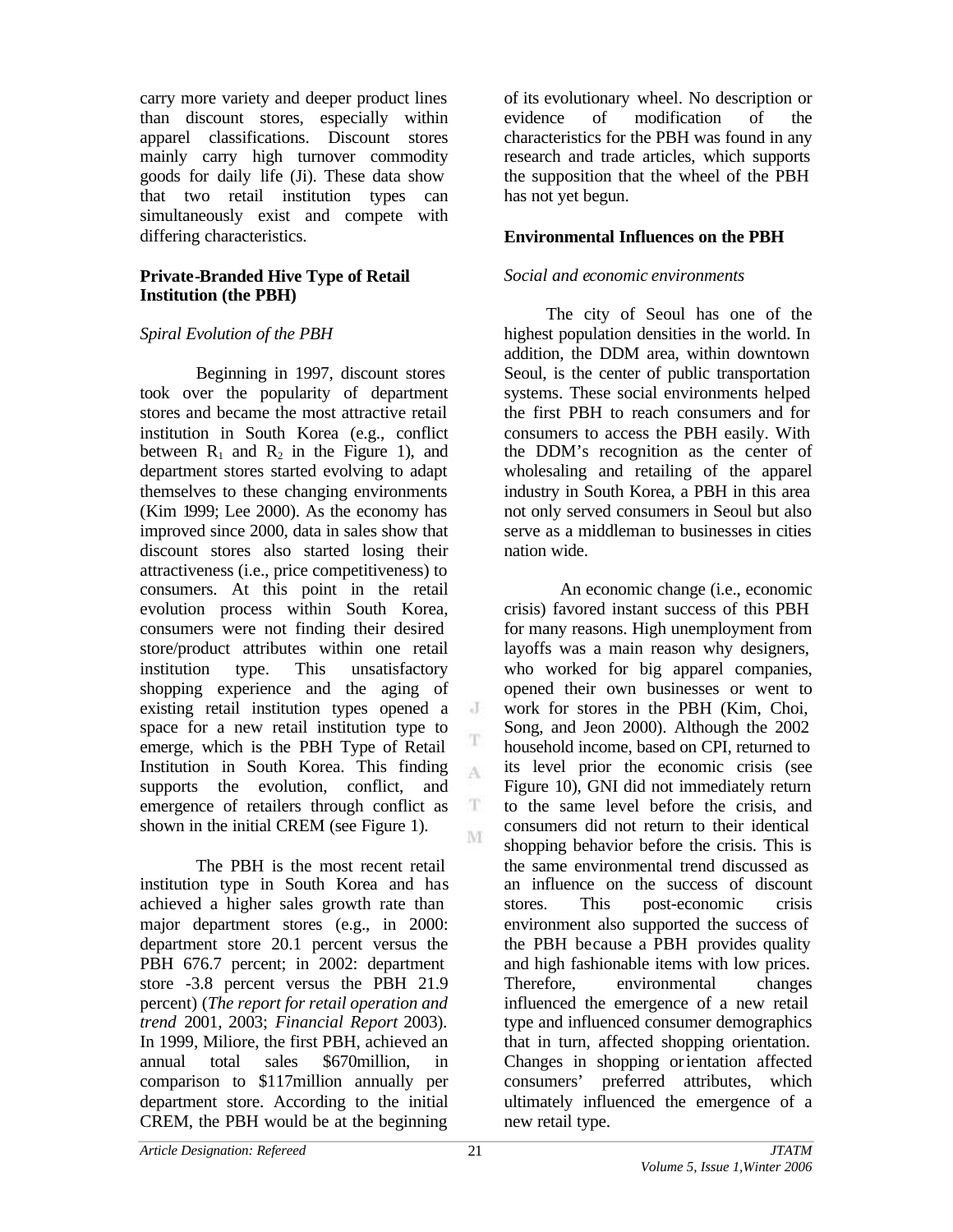### *Geographic environment*

All segments of the industry, required to complete an apparel product, are geographically located in DDM. Through this close proximity and the associated QR system, the PBH greatly reduced lead-time and costs in the production process (Kim, Choi, Song, and Jeon 2000; Kim and Shin 2000). DDM was a traditional apparel wholesaling area and famous for its foreign buyers from Russia and Southeast Asia; therefore, it already had loyal wholesale and retail customers, which helped quickly to secure consumers' trust in product quality (Lee 2000). By allowing for QR and price reduction, this geographic environment was a primary influence to create the first PBH and to make the PBH unique and successful.

## *Political/legal environment*

A PBH provides highly attractive characteristics to both domestic and foreign consumers and achieves high sales success. Due to high popularity of PBH, the DDM area has become one of the most attractive tourism areas, with its unique traditional market characteristics. Accordingly, the South Korean government officially designated DDM as a national tourism area. This governmental action provided support to the area so that more foreign businesses and tourists visited the DDM area and accelerated its economic revival (Pak 2000). To respond to this changing environment, the PBH upgraded facilities (e.g., in-store announcements in five different languages) and established set prices for foreign buyers, who are not accustomed to bargaining for purchases ("Famous Tourism Areas" 2002). Therefore, success of retail activities and operation of the PBH directly affected the political/legal environment, and this political/legal environment influenced the evolution process of PBH. The reciprocal relationship, which is an influence of a retail institution on environmental changes and an influence of environments on the entry phase of the cycle, was not predicted in the initial CREM.

### *Consumer Influences on the PBH*

Prior to the economic crisis of 1997, consumers had a strong loyalty to department stores for high quality, fashion, and services. After the economic crisis, consumers were looking for value for money instead of high-priced products (Kim, Choi, Song, and Jeon 2000), and discount stores became the appropriate retail institution type for consumers. However, consumers were accustomed to high quality and fashionable items and services in department stores until 1997. Department stores could not offer low prices compared to the level of products and services they offered, and discount stores could not provide a high level of services and high quality fashion items compared to the level of price they offer (Lee 2001). The PBH emerged at the time, when consumers were looking for a new solution. The PBH provided a convenient shopping environment with quality, fashion oriented products with low prices and quality services (Lee 2000; Kim and Kim 2001). This finding supports the influence of consumers' behavior on the emergence of a new retail institution type as diagramed in the initial CREM.

In addition to income, family structure and population age profiles are consumer demographics with potential to influence a retail institution type ((Kim, Choi, Song, and Jeon 2000). As the number of full-time working parents increased, consumers preferred the one-stop shopping environment and extended open hours of a PBH. As PBH provides all apparel products in one place and opens from 9 am to 6 am (i.e., convenience), this retail type became a favorable shopping place. With this data, the influence drawn from consumers' demographics, shopping orientation and preference for store/product attributes in the initial CREM was supported.

#### *Overview of Conflict and Evolution of the PBH*

Some modifications of other retail institution types were found as a result of their conflict with a PBH. This relationship

J

T  $\Lambda$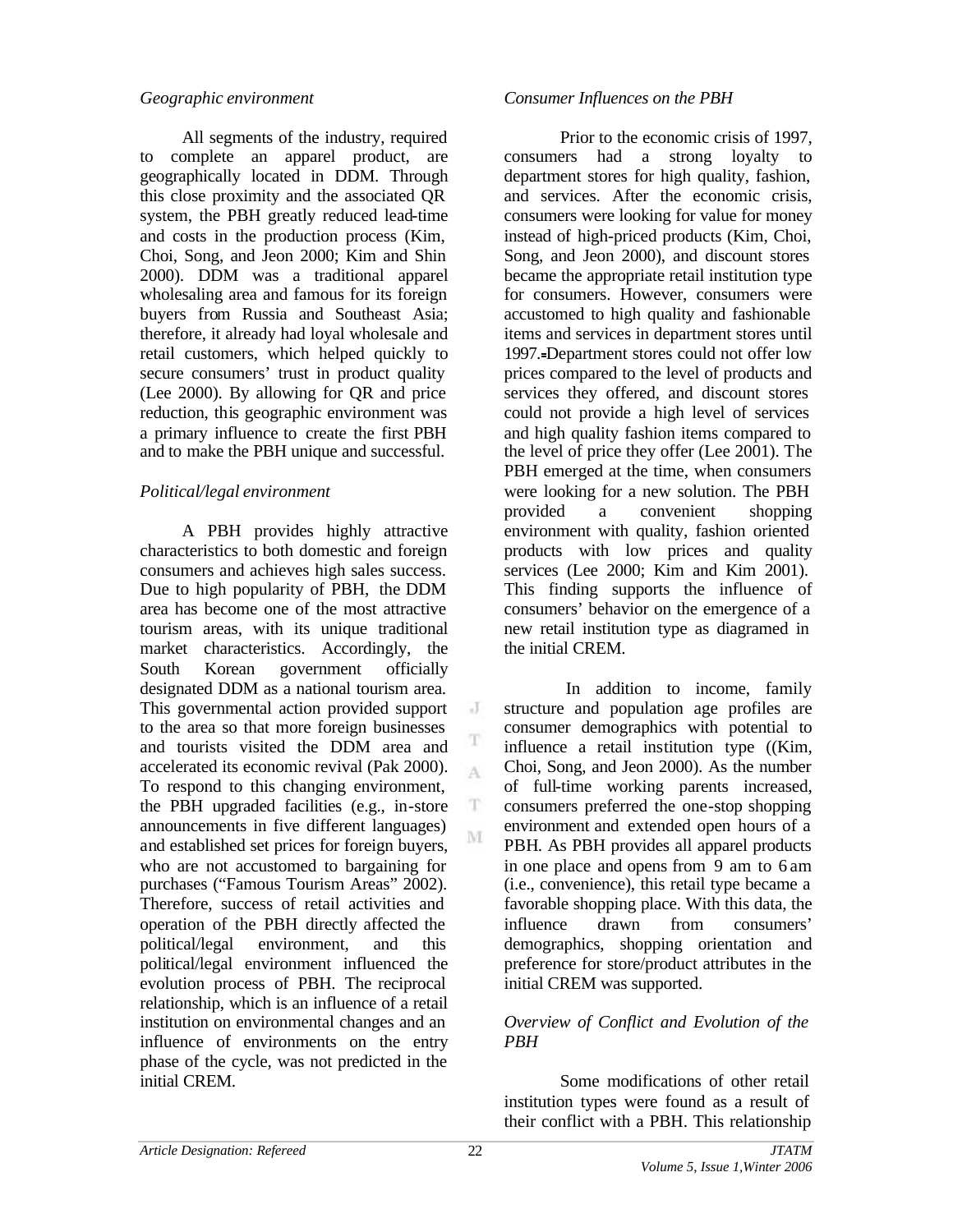was described in the initial CREM in the confliction between  $R_4$  and either  $R_1$  or  $R_2$ or both. Many small and mid-size department stores could not compete with a PBH. In response, they renovated their stores in the style of PBH buildings, imitated characteristics of the PBH, and specialized only in apparel merchandise (Jeong 2001). Some traditional department stores opened a department within their stores for items similar to those in a PBH, or a department for discounted items and low-priced privatebrand items to compete with PBH type products. Discount stores have tried to carry more fashionable items to respond to consumers' fashion interests and to compete with the PBH. As noted by this data, the new retail institution not only became a competitor for existing retail institutions but also influenced the evolution process of existing retail institutions, which the initial CREM did not predict.

Although the innovative PBH is relatively new and in the early phase of the evolution spiral, many retail investors, including owners of the PBH in DDM, opened a PBH not only in DDM but also in other areas in South Korea. Accordingly, the number of PBH type stores increased as was proposed in the initial CREM. Using this CREM to predict the outcome of future change and effects of influence, the PBH is predicted to be a prosperous retail institution type; and can be imported to other geographic regions, where labor and raw materials are easily accessible and channel members locate into one place to form a type of DDM.

## **Model Refinement**

Using a constant comparison analysis with the initial CREM (i.e., the proposed model) and data about the retail environment in South Korea, the CREM was refined. Many relationships among variables were supported by the results and were confirmed. The relationships that were partially supported or newly found were added in the final CREM. Relationships not supported by the results were removed.

Regarding the first principle of rhythmical patterns of spiral change, all indicators (e.g., sales, growth rate of profit, market share, operating cost) did not increase continuously as retail institutions mature but fluctuated whenever environmental influences interrupted the retail growth. This finding is in contrast to the process predicted in the initial CREM. In the vulnerable phase (see a cross on a circle in Figure 11), instead of one path, four paths, taken by retail institutions for a spiral ending, were found: (1) upgrade, (2) stay the same and eventually go out of business, (3) downgrade, and (4) transfer to a different type of retail institution.

The second principle of the effects of conflict in the CREM was supported. In addition, evidence was found that a new retail store also started competing with other retail stores within the same retail institution type as the number of stores increased. As time passes, this new retail institution type started competing with its own type, other existing retail institution types, and a new retail institution type. For the third principle, influences of retail environment were proposed to affect the emergence of a new retail institution type in the initial CREM. In the data, environmental influences affected not only the emergence of a new retail institution type but also the conflict among retail institution types (see **a** in Figure 11) and the evolution process of existing retail institutions (see **b** and **c**). Graphics to illustrate these new findings were added in the final CREM. In addition, evidence was found that a new retail institution in South Korea influenced retail environments (e.g., political/legal environment) (see **d**); therefore, a reciprocal relationship was identified between environmental influences and a new retail institution type, and added in the final CREM.

A direct relationship between environmental influences and consumers' preference for store/product attributes, as proposed in the initial CREM, was not found. In contract, analysis of the data revealed that environmental influences directly affected consumers' demographics

J

T A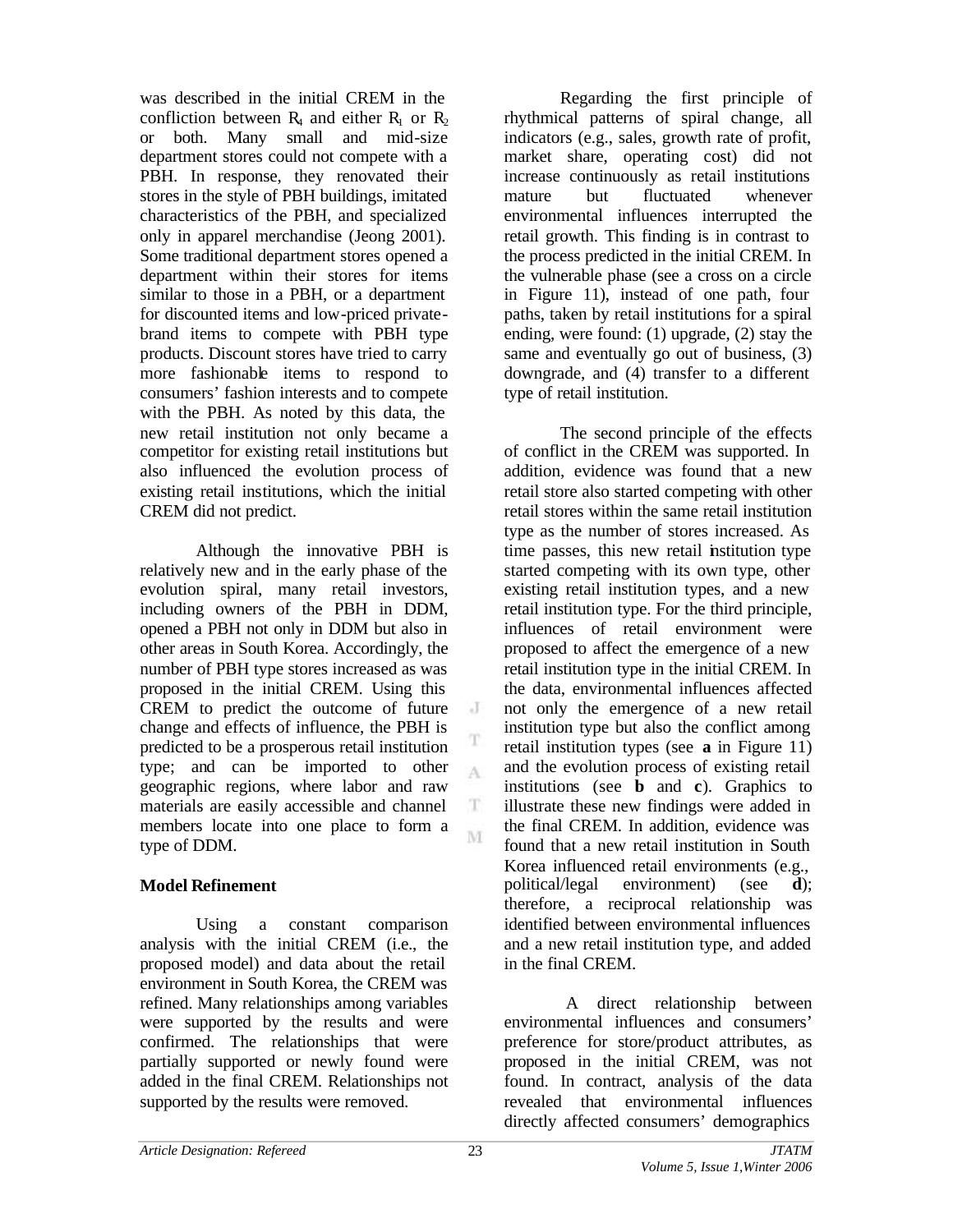(see **e** in Figure 11) and shopping orientation (see **f**). The CREM was revised to reflect these new findings of changes to previous<br>relationships. Further describing the relationships. Further describing the consumer influence, data showed that changes in consumers' demographics altered consumers' shopping orientations, which in

turn affected consumers' preference for store/product attributes, and directly influenced the emergence of a new retail institution. Therefore, the relationship in the initial CREM was supported showing consumers as an influence on the emergence of a new retail institution.



Figure 11. Final Combined Retail Evolution Model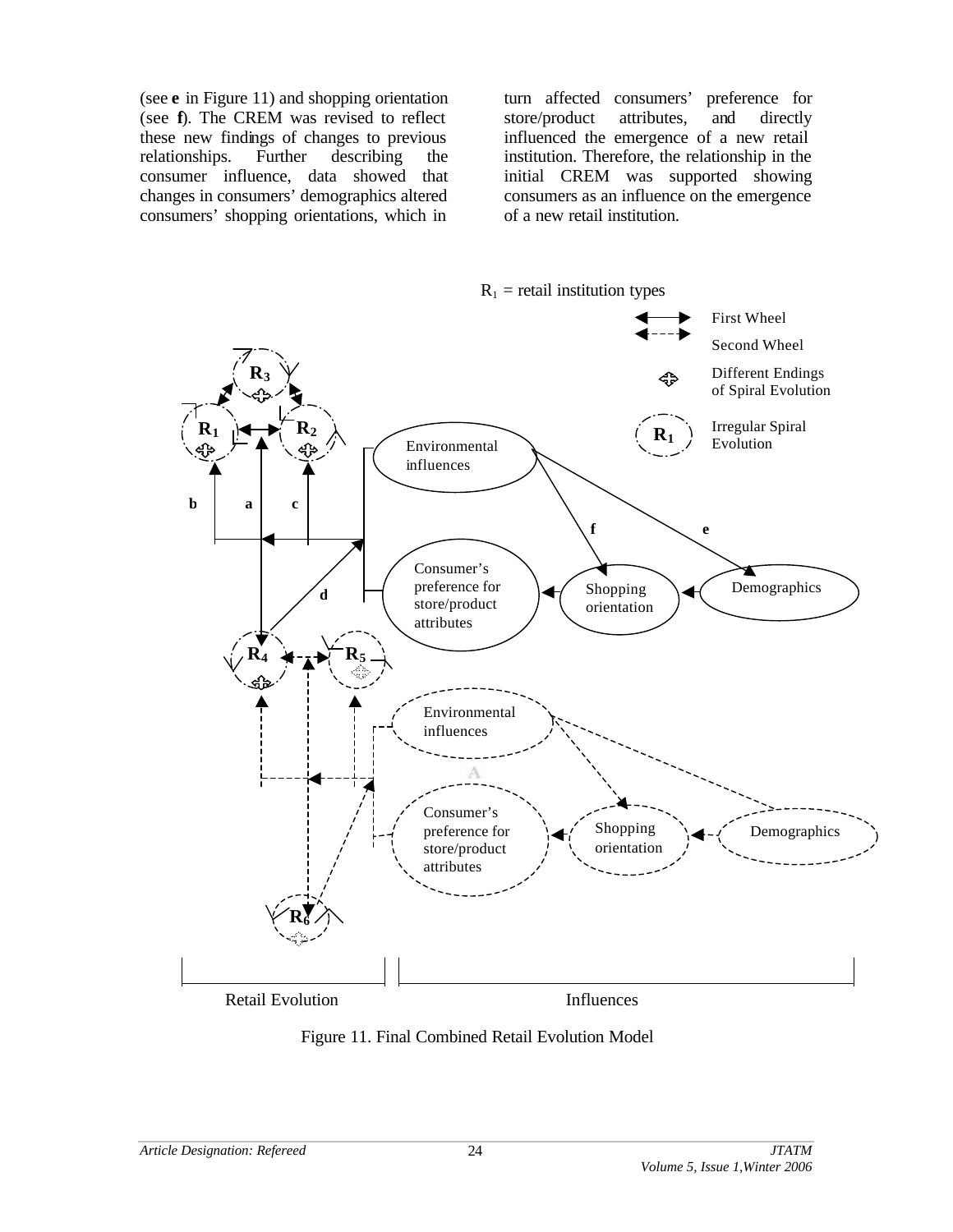Three new relationships involving consumer influences were found. Results of data analysis supported that consumers' preferences for store/product attributes originated the conflict between two retail institution types (see **a** in Figure 11) and influenced the evolution of existing retail institutions (see **b** and **c**). Second, the store/product attributes of a new retail institution type became consumers' preferred store/product attributes, and this change in preferences made existing retail institution types change their characteristics. Therefore, a reciprocal relationship between consumers' preferred store/product attributes and a new retail institution type was found (see **d**). Finally, a new relationship that consumers' preferred store/product attributes influenced the evolution of existing retail institutions was added (see **b** and **c**).

## **Conclusion**

A final CREM was developed based on the revisions and confirmations found in the data (see Figure 11). For the spiral evolution of retail institution types, specifically department stores and discount stores, three main conclusions can be made from the results with implications for the final CREM. First, for South Korea, the retail institution types of the department store and the discount store were imported into the market as mature stores and did not experience features predicted to belong to a new or entry phase retail institution type. Second, all types of retail indicators did not continuously increase but fluctuated whenever environmental influences appeared to interrupt growth. Third, fluctuations, as exhibited in the data, were not only in the vulnerable phase but also during the mature phase. In the final CREM, these are shown as an irregular spiral evolution (see circles with dashes and dots in Figure 11). The final CREM was also adjusted based on the finding of multiple spiral directions. Only the upgrading option was predicted in the initial CREM, but data showed that department stores took any of four options for a spiral ending. Although other retail institution types have yet to take

other ending options, these options remain as potential future endings.

Evidence was found that environmental influences could both negatively and positively affect retail evolution, depending on environmental characteristic and characteristics of the retail institution type. Depending on characteristics of a retail institution, a positive environment to one retail institution type could be a negative environment to another retail institution type. Within the same environmental characteristic, impacts differed based on the response by retail institution types. Depending on the environment and retailers' reaction to that environment, the institution type's spiral evolution pattern and lifecycle were decided. Normally, retail institutions respond to environments, not controllable by their managers, by adjusting their attributes that are controllable. However, the data showed that retail institutions could change, if not control, environments by providing attractive attributes. This influence was interpreted as a reverse relationship from a new retail institution type to environmental influences in the final CREM.

As found from the data, consumers were affected by environmental influences and attributes of a new retail institution type. Consumers had a set of preferred store/product attributes; however, priority of these attributes appeared to be flexible, based on what resources were currently available (e.g., income, technology, and price and fashion level of products). As shown from the data, consumers could also be manipulated by retail institutions. If a retailer provides and meets consumers' preferred attributes, a retailer can alter consumers' reactions, regardless of whether environmental changes affect consumers. This relationship was shown in the final CREM as an arrow from  $R_1$  to consumers' preference for store/product attributes (see Figure 11). These relationships were supported even though few previous researchers showed an interest in this relationship.

J

A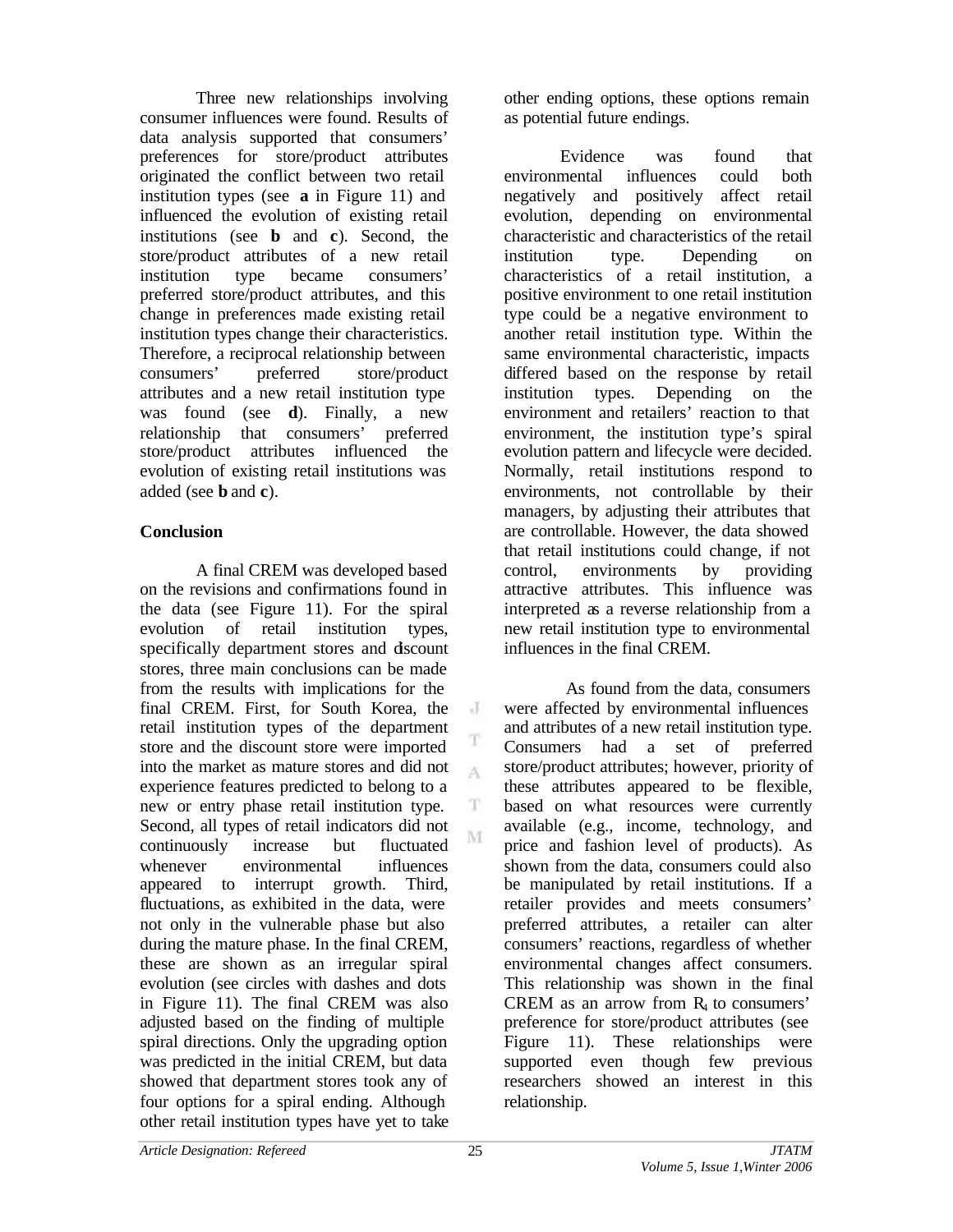### **Implications**

Differences were found between the initial CREM that was proposed based on the primarily Western theories and previous research and the data from South Korea. These findings may imply that the retail evolution process is geographically diverse as well as that the process has evolved since the theories originated. Some future variations may exist when variables or relationships in the final CREM are not proven or not supported in other retail institution types and in other countries; however, the final CREM covers all major variables and relationships from previous research and includes new variables and relationships from the analysis of data in this study. The final CREM should be more usable as a model that could explain various retail evolution situations than previous, more narrowly focused models.

For retail businesses, especially in non-western countries, the relationships found in this study indicate that retailers could examine ways to exploit their environmental changes, predict consumers' changes depending on these environmental influences, and gain competitive advantage over other retail businesses. Using this study, retailers could provide a more authentic prediction about the direction of evolution in terms of retail offerings. The ultimate goal of a retail operation is to maximize the value of attributes that consumers prefer. Because the maximization of the value could alter consumers' changes in favor of a specific retail institution, retailers need to put an effort into negotiations among values of attributes to produce maximum value of each attribute based on the cost efficiency and potential profit. The CREM provides information about a retailer's control over the future of retailing, by predicting the emergence and characteristics of a new retail institution type through analyzing current retail institution types. With this information, the final CREM can be used to make predictions about the future possibility of a new retail institution type.

#### **Recommendations for future research**

This study provides many possible research topics. As a first topic of study, the CREM is tested in only one nonwestern country in this study; therefore, future researchers can test the model in other or multiple countries, which perhaps have different retail environments. This stream of research could lead to finding other significant variables and relationships, and to increasing generalizability of the model. As a second topic, the precise criteria/definition of maturation is needed. Future research can generate better criteria and measurement schemes to indicate more precisely, what is maturation of a retail institution type. As a third topic, employing other statistical methods can be used, such as Chi-test or ttest, to examine potential statistical significance between values in the data. As a fourth topic, an explanation is needed as to whether a retail institution enters into the vulnerable phase because its sales volume starts decreasing, or if sales volume decreases because a retail institution enters into the vulnerable phase. The data did not clearly illuminate this cause and effect relationship. Lastly, in the near future, the PBH might begin to compete with other new retail institution types as the final CREM proposed. Although no evidence of this event was found in the data about the PBH, longitudinal studies are needed to verify the path of future retail evolution and to increase validity and reliability of the CREM.

## **References**

- Agergaard, E., Olsen, P. A. and Allpass, J. (1970). "The interaction between retailing and the urban center structure: A theory of spiral movement," *Environment and Planning,* 2: 55-71.
- Alderson, W. (1957). *Marketing behavior and executive action*. Homewood, IL: Irwin.
- Babbie, E. (1999). *The basics of social research.* Belmont, CA: Wadsworth Publishing.
- Blizzard, R. T. (1976). "The competitive evolution of selected retail institutions in

 $\cdot$ T

T A

T. M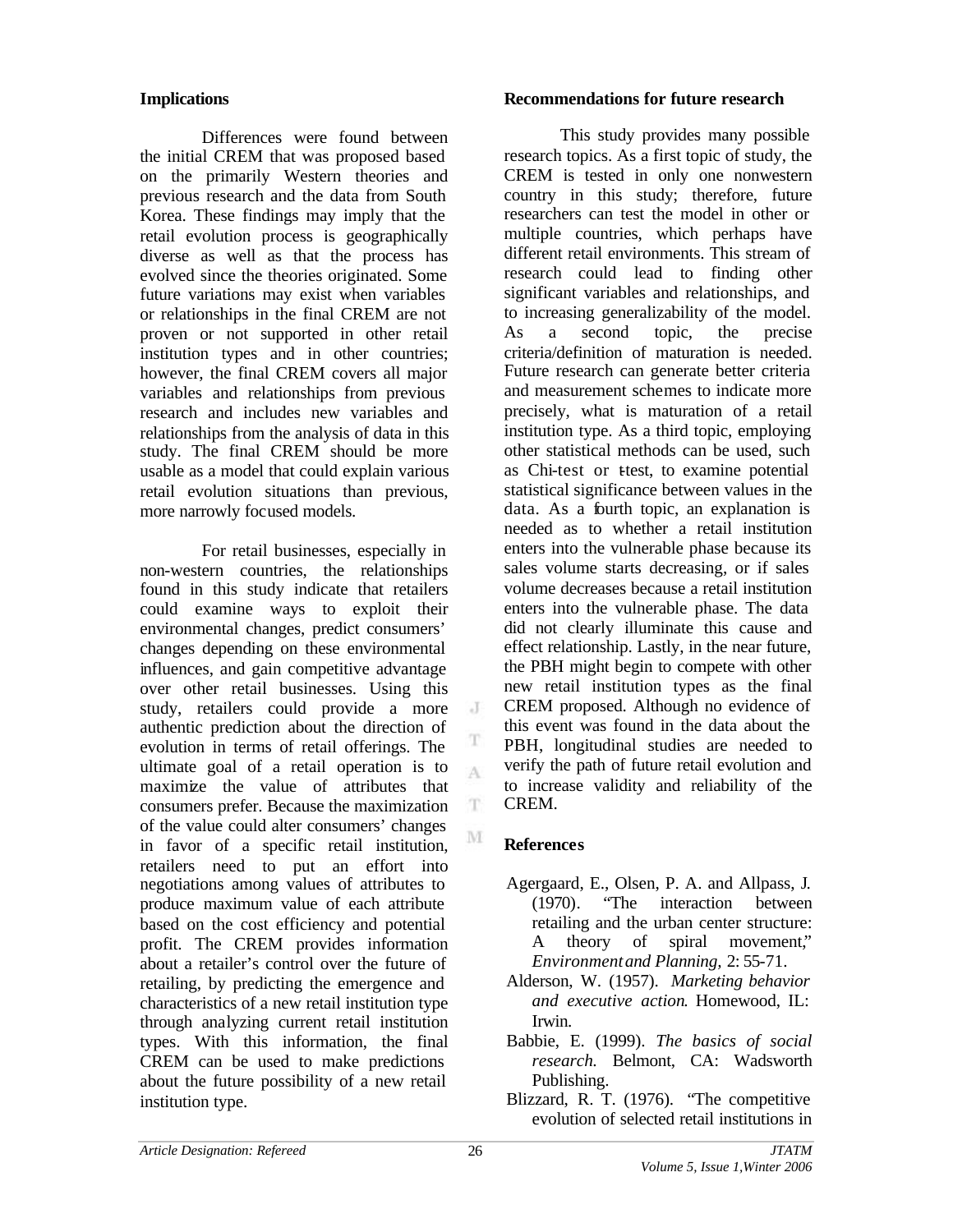the United States and Australia: A culture ecological analysis," Unpublished doctoral dissertation, University of Colorado, Colorado.

- Brown, S. (1987). "Institutional change in retailing: A review and synthesis," *European Journal of Marketing,* 21(6): 5-36.
- Brown, S. (1988). "The wheel of the wheel of retailing," *International Journal of Retailing,* 3(1): 16-37.
- Carpenter. G., and Nakamoto, K. (1989). "Consumer preference formation and pioneering Advantage," *Journal of Marketing Research,* 16: 285-298.
- Cha, W. (1998). "A study of competitive strategy under IMF control," Unpublished master's thesis, Joong Ang University, Seoul, South Korea.
- Cox, R. (1958). Discussions. In A. B. Smith (Ed.), *Competitive distribution in a free high level economy and its implications for the university* . Pittsburg: University of Pittsburg Press.
- Deiderick, T. E. and Dodge, H. R. (1983). The wheel of retailing rotates and moves. In J. Summey et al. (Eds.), *Marketing: Theories and concepts for an era of change*. Carbondale: Southern Marketing Association.
- "Doo-San Tower, declare department store management," (2001, July 10). *Daily Economy.* p.N/A
- Engel, F. J., Blackwell, D. R. and Miniard, W. P. (1995). *Consumer behavior.* Forth Worth, TX: Dryden Press.
- "Famous tourism areas, Nam Dae Moon and Dong Dae Moon markets," (2002, March 5), *Daily Economics,* p. N/A
- "Financial report," (2003, accessed June 15,2002). [available at [http://www.korchambiz.net\].Gil,](http://www.korchambiz.net].Gil) Y. (1996). "A study on the present condition and prospect of the new type of distribution in Korea," Unpublished master's thesis, Soung Sil University, Seoul, South Korea.
- Gist, R. R. (1968). *Retailing: Concepts and decisions*. New York: John Wiley .
- Gong, Y. (1999). "Consumer satisfaction in discount stores," Unpublished master's thesis, Dong Guk University, Seoul, South Korea.
- Gu, J. (1998). "Price satisfaction score is 70," *Discount Merchandiser*, 3(1): 34- 37. Hirschman, E. C. (1979). Retail competitive structure: Present and potential. In N. Beckwith, et al. (Eds.), *Educators Conference.* Chicago: American Marketing Association.
- Hollander, C. S. (1960). "The wheel of retailing," *Journal of Marketing,* 24: 37- 42.
- Hollander, C. S. (1966). "Notes on the retail accordion," *Journal of Retailing,* 42: 29- 40.Hunt, S. D. (1976). *Marketing theory: Conceptual foundations of research in marketing*. Columbus: Grid.
- Im, W. (2000). "A study on counter-strategy of department store for distribution market opening," Unpublished master's thesis, Han Sung University, Seoul, South Korea.
- Ingene, C. A. (1983). "Intertype competition: Restaurants versus grocery stores," *Journal of Retailing,* 59(3): 49- 75.
- Ingene, C. A., and Lush, R. (1981). "A model of retail structure," *Research in Marketing, 5*: 101-164.
- Izraeli, D. (1973). "The three wheel of retailing: A theoretical note," *European Journal of Marketing,* 7(1): 70-74.
- Jeong, S. (2000). "A study of development strategy on distribution industry in Korea," Unpublished master's thesis, Dan Guk University, Seoul, South Korea.
- Jeong, Y. (2001, "New retail renovation and correspondence,"(assessed July 15, 2002), [available at [http://seri.org\].](http://seri.org)
- Ji, J. (1995). "A study on the development of the new type of distribution in Korea," Unpublished master's thesis, Gun Guk University, Seoul, South Korea.
- Kaynak, E. (1979). "A refined approach to the wheel of retailing," *European Journal of Marketing,* 13(7): 237-245.
- Kim, B. (2000). "Studies of consumer reaction to the Don Dae Moon market shops," Unpublished master's thesis, Gook Min University, Seoul, South Korea.
- Kim, B., and Kim, M. (2001). "Clothing purchase behaviors of patrons of Dong

J

T A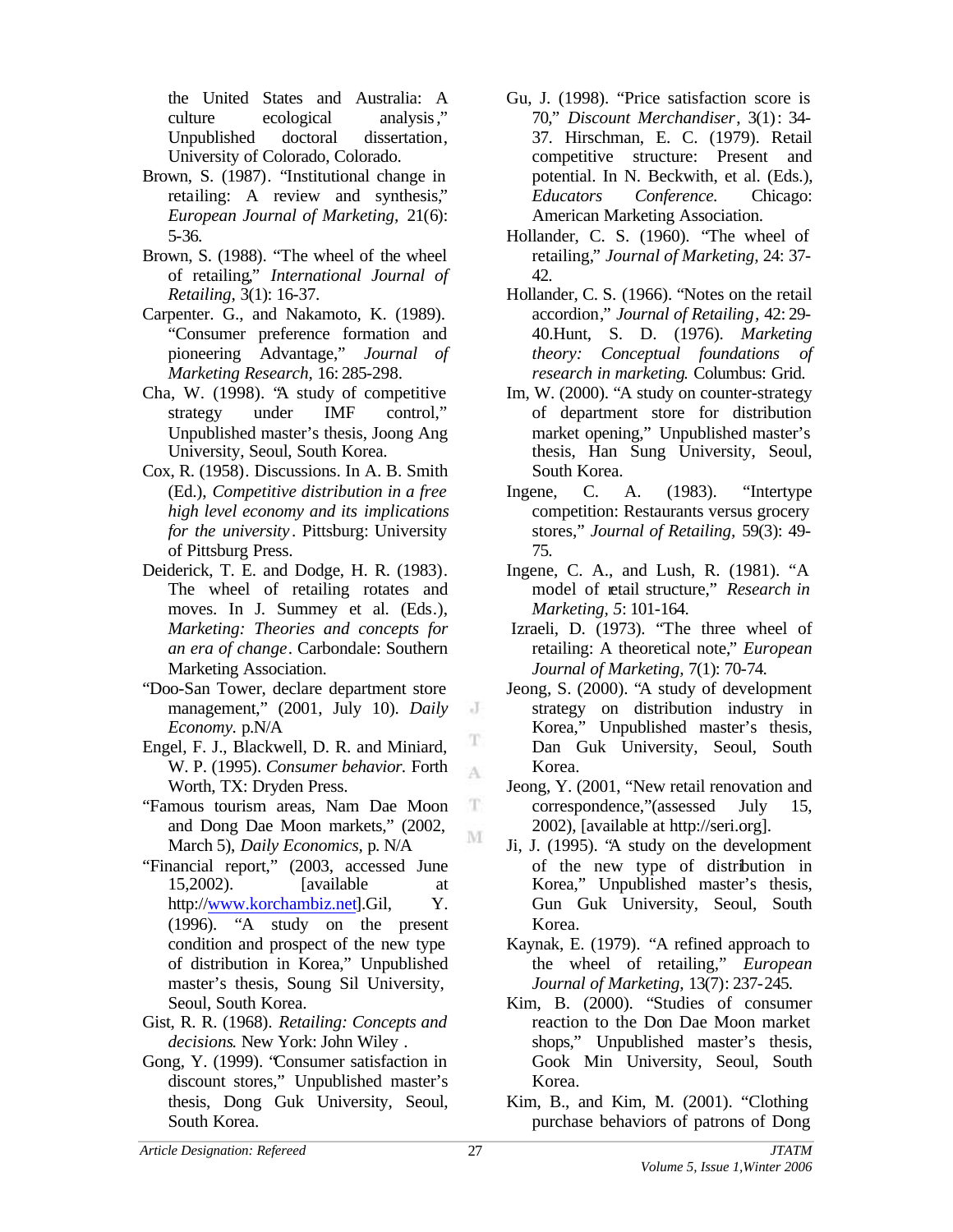Dae Moon market," *Journal of the Korean Society of Clothing and Textiles,*  25(3): 638-649.

- Kim, D. (1999). "A study of consumers' store selection behavior," Unpublished master's thesis, Seoul Ci Lip University, Seoul, South Korea.
- Kim, D. L. (2000). "A study for competitiveness of Ul San retailing as a new retail institution Appeared," Unpublished master's thesis, Ul San University, Ul San, South Korea.
- Kim, H. and Kim, M. (1995). "An empirical study on apparel store choice," *Journal of Korean Society of Clothing and Textiles,* 19(5): 774-789.
- Kim, J. (1999). "A study on counterstrategy of domestic department store for the change of distributional environment," Unpublished master's thesis, Won Kwang University, Jun Buk, South Korea.
- Kim, S. (1999). "Analysis for sales change of department store," Unpublished master's thesis, Joong Ang University, Seoul, South Korea.
- Kim, S. and Chen-Yu, J. (2005). "Discount Store Patronage: A Comparison between South Korea and the United States," *Clothing & Textiles Research Journal*, 23(3): 165-179.
- Kim, S., Choi, Y., Song, J. and Jeon, Y. (2000). *Now we are going to a booming market.* Seoul: Choung Nyeon Sa.
- Kim, Y. (1998). "A study on counterstrategy of domestic distribution companies for entrance of foreign distribution companies," Unpublished master's thesis, Syo Kang University, Seoul, South Korea.
- Kim, Y. and Shin, Y. (2000). *From a traditional market to a fashion network.* Seoul, South Korea: Sam Sung Economy Research Laboratory.
- Kincade, D. H., Gibson, F. and Woodard, G. (2004). *Merchandising math: A managerial approach*. Upper Saddle River, NJ: Prentice-Hall.
- Koh, A., Park, K. and Lee, Y. (1997). "Apparel store patronage behavior of female consumers in satellite cities," *Journal of the Korea Society of Clothing*

*and Textiles*, 5(3): 77-88.

- Korea Chain Store Association. (1996~2002). *The yearbook of distribution industry.* Seoul, South Korea: Korea Chain Store Association Publication.
- Korea National Statistical Office. (1998). *Changes of Korean society and economy in 50 year* (Publication No. 109-03). Dae-Jun, South Korea: South Korean Government Printing Office.
- Korea National Statistical Office. (2000). *Korea seen by statistics*. Dae-Jun, South Korea: South Korean Government Printing Office.
- Korea National Statistical Office. (2002). *Monthly statistics of Korea*. Dae-Jun, South Korea: Korean Government Printing Office.
- Lee, G. (2000). "A study on the buying behavior of customer in the department store," Unpublished master's thesis, Joong Ang University, Seoul, South Korea.
- Lee, H. (1996). *Fashion retailing industry.* Seoul, South Korea: Guo Hak Sa.Lee, U. (1997). "A study for consumers' perception of discount stores," Unpublished master's thesis, Syo Kang University, Seoul, South Korea.
- Lee, Y. (2000). *Money, money, a clothing business is the best.* Seoul, South Korea: Dae Kwang Mun Wha.
- Lee, Y. (2001, "Analysis of 2001 competitiveness of Dong Dae Moon and Nam Dae Moon retail market,"(accessed June, 2002), [available at <http://www.dongta.com/report/2001070> 5/report.html].
- Lee, Y. I. (2000). "The strategy competition of Korean store against to come inside enormous cosmopolitan discount store in the interior of a country," Unpublished master's thesis, Han Lim University, Seoul, South Korea.
- Levy, M. and Weits, B. (2001). *Retailing management*. New York, NY: McGraw-Hill Irwin.
- Mammarella, J. (1997). "Wal-Mart International reshapes the world retailing order," *Discount Store News*, 36(2): 21.
- McNair, P. M. (1958). Significant trends

J

T

A